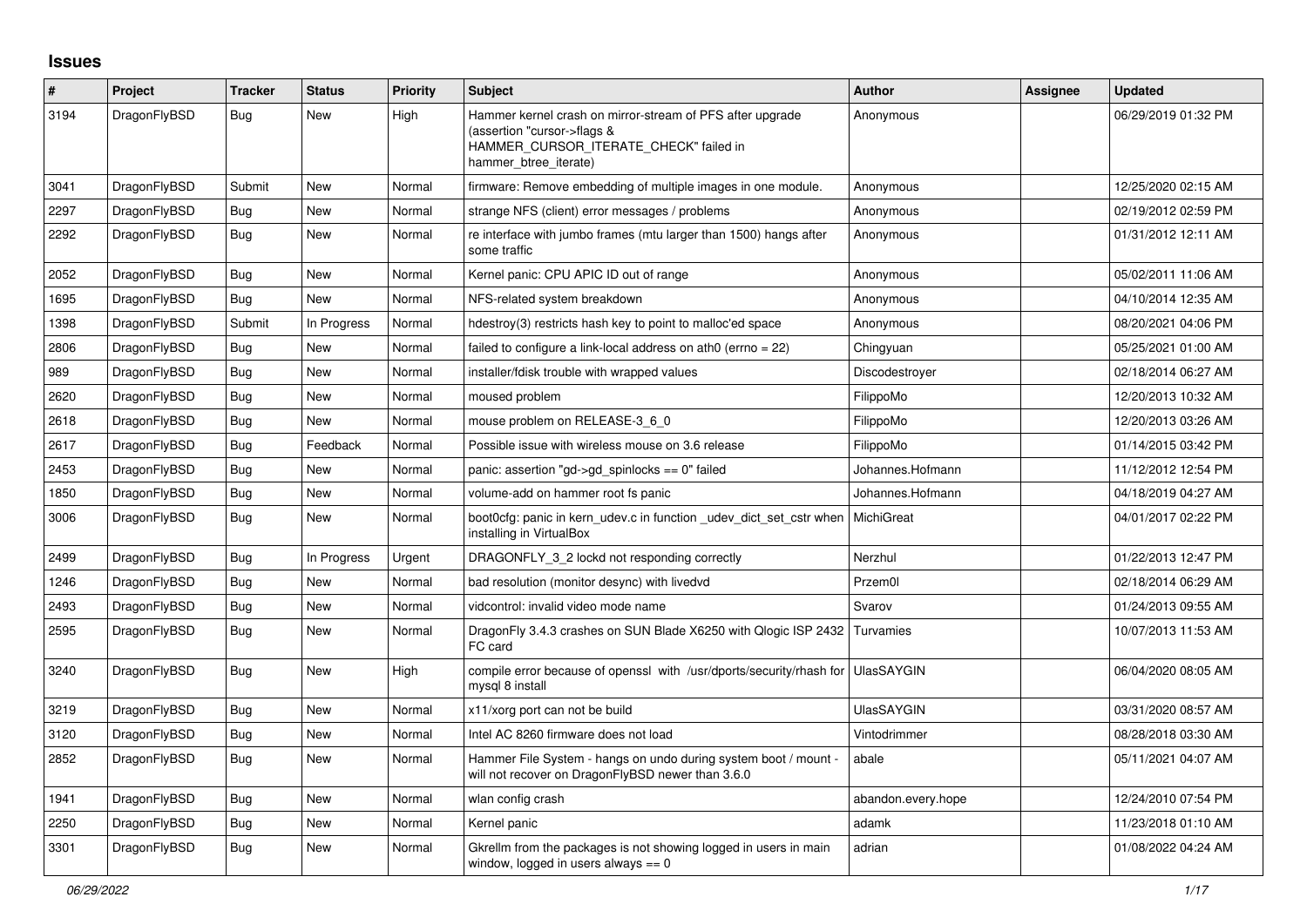| $\sharp$ | Project      | <b>Tracker</b> | <b>Status</b> | <b>Priority</b> | <b>Subject</b>                                                                                                               | Author             | Assignee | <b>Updated</b>      |
|----------|--------------|----------------|---------------|-----------------|------------------------------------------------------------------------------------------------------------------------------|--------------------|----------|---------------------|
| 3300     | DragonFlyBSD | Bug            | New           | Normal          | Running Xvnc from TigerVNC package through the INETD daemon<br>in TCP WAIT mode fails hard                                   | adrian             |          | 01/08/2022 04:25 AM |
| 3299     | DragonFlyBSD | Bug            | In Progress   | Normal          | DragonFlyBSD reports utterly wrong uptime (most of the time, right<br>after booting in)                                      | adrian             |          | 11/11/2021 01:43 PM |
| 2210     | DragonFlyBSD | Bug            | <b>New</b>    | Normal          | Bugtracker cannot assign default project for new users                                                                       | ahuete.devel       |          | 11/17/2011 11:30 AM |
| 1824     | DragonFlyBSD | Bug            | Feedback      | Normal          | kernel panic, x86, 2.7.3.859.ge5104                                                                                          | akirchhoff135014   |          | 03/10/2013 07:49 AM |
| 2520     | DragonFlyBSD | Bug            | <b>New</b>    | Normal          | panic: assertion "IS_SERIALIZED((ifp->if_serializer))" failed in<br>if default serialize assert at /usr/src/sys/net/if.c:437 | ano                |          | 03/09/2013 12:14 AM |
| 2329     | DragonFlyBSD | Bug            | New           | Normal          | ibm x3550 & acpi                                                                                                             | ano                |          | 06/03/2014 11:37 AM |
| 3311     | DragonFlyBSD | Bug            | <b>New</b>    | Low             | TrueCrypt support may cause kernel crash                                                                                     | arcade@b1t.name    |          | 04/29/2022 06:19 AM |
| 3278     | DragonFlyBSD | Bug            | <b>New</b>    | Normal          | Second screen image is distorted                                                                                             | arcade@b1t.name    |          | 07/10/2021 03:36 AM |
| 3209     | DragonFlyBSD | Bug            | New           | Normal          | svc has some minor bugs                                                                                                      | arcade@b1t.name    |          | 10/24/2019 09:08 AM |
| 2882     | DragonFlyBSD | Bug            | <b>New</b>    | Low             | bridge sends packets from individual interfaces                                                                              | arcade@b1t.name    |          | 01/09/2016 12:43 PM |
| 2878     | DragonFlyBSD | <b>Bug</b>     | New           | Low             | [fix] CCVER problem when using clang and cpu extensions<br>(intrinsics)                                                      | arcade@b1t.name    |          | 06/24/2016 04:25 AM |
| 2877     | DragonFlyBSD | Bug            | <b>New</b>    | Low             | sed fails when working with UTF-8 locale and non-UTF symbols                                                                 | arcade@b1t.name    |          | 12/30/2015 11:20 AM |
| 1148     | DragonFlyBSD | Bug            | In Progress   | Low             | BCM4311 wireless network adapter detected but not functional                                                                 | archimedes.gaviola |          | 05/11/2021 04:00 AM |
| 2107     | DragonFlyBSD | Bug            | <b>New</b>    | Normal          | 2.10.1 sata dvd drive issue                                                                                                  | ausppc             |          | 07/31/2011 08:41 PM |
| 331      | DragonFlyBSD | Bug            | In Progress   | Normal          | ftpsesame (aka Bridging S01E03)                                                                                              | bastyaelvtars      |          | 03/09/2013 12:28 PM |
| 3132     | DragonFlyBSD | Bug            | New           | Low             | unifdef mined                                                                                                                | bcallah            |          | 04/26/2018 08:34 PM |
| 1718     | DragonFlyBSD | Bug            | Feedback      | Normal          | IDE disk drive not detected by x86 64 2.6.1 Live CD                                                                          | bcox               |          | 11/27/2021 08:25 AM |
| 3284     | DragonFlyBSD | <b>Bug</b>     | New           | Normal          | Wrong towlower() result for U+038A                                                                                           | bhaible            |          | 07/10/2021 03:34 AM |
| 3283     | DragonFlyBSD | Bug            | New           | Normal          | mknodat() cannot create FIFOs                                                                                                | bhaible            |          | 07/10/2021 03:34 AM |
| 3282     | DragonFlyBSD | Bug            | <b>New</b>    | Normal          | unexpected errno value from fopen()                                                                                          | bhaible            |          | 07/10/2021 03:34 AM |
| 3281     | DragonFlyBSD | <b>Bug</b>     | New           | Normal          | Crash after leaving unattended for a while                                                                                   | bhaible            |          | 07/10/2021 03:32 AM |
| 1882     | DragonFlyBSD | Bug            | <b>New</b>    | Low             | Idea for handling new USB vendor/device codes                                                                                | bmk                |          | 10/20/2010 12:15 PM |
| 3110     | DragonFlyBSD | <b>Bug</b>     | New           | Normal          | crash with ipfw3 under load                                                                                                  | bnegre82           |          | 12/09/2017 06:22 AM |
| 3101     | DragonFlyBSD | <b>Bug</b>     | <b>New</b>    | Low             | PFI CGI install not working in dragonflybsd 5.0.1 USB install                                                                | bnegre82           |          | 05/11/2021 04:14 AM |
| 1594     | DragonFlyBSD | Bug            | New           | Normal          | Kernel panic during boot from Live CD on Dell E6400                                                                          | bodie              |          | 05/11/2021 03:54 AM |
| 1521     | DragonFlyBSD | <b>Bug</b>     | Feedback      | Normal          | amd64 2.4 livecd won't mount root at boot                                                                                    | bolapara           |          | 01/28/2018 03:45 AM |
| 2115     | DragonFlyBSD | <b>Bug</b>     | New           | Normal          | [msk] system freeze after receive some paquet                                                                                | bsdsx              |          | 08/22/2011 10:22 AM |
| 725      | DragonFlyBSD | <b>Bug</b>     | In Progress   | Low             | 'make distribution' fails w/'ro' /usr/obj                                                                                    | c.turner           |          | 03/09/2013 01:01 PM |
| 2319     | DragonFlyBSD | <b>Bug</b>     | New           | Normal          | crypt/passwd forward compat                                                                                                  | c.turner1          |          | 02/28/2012 12:39 PM |
| 1618     | DragonFlyBSD | <b>Bug</b>     | Feedback      | Normal          | collision for 'struct pmap' when using RPC and <sys user.h=""></sys>                                                         | carenas            |          | 05/11/2021 04:05 AM |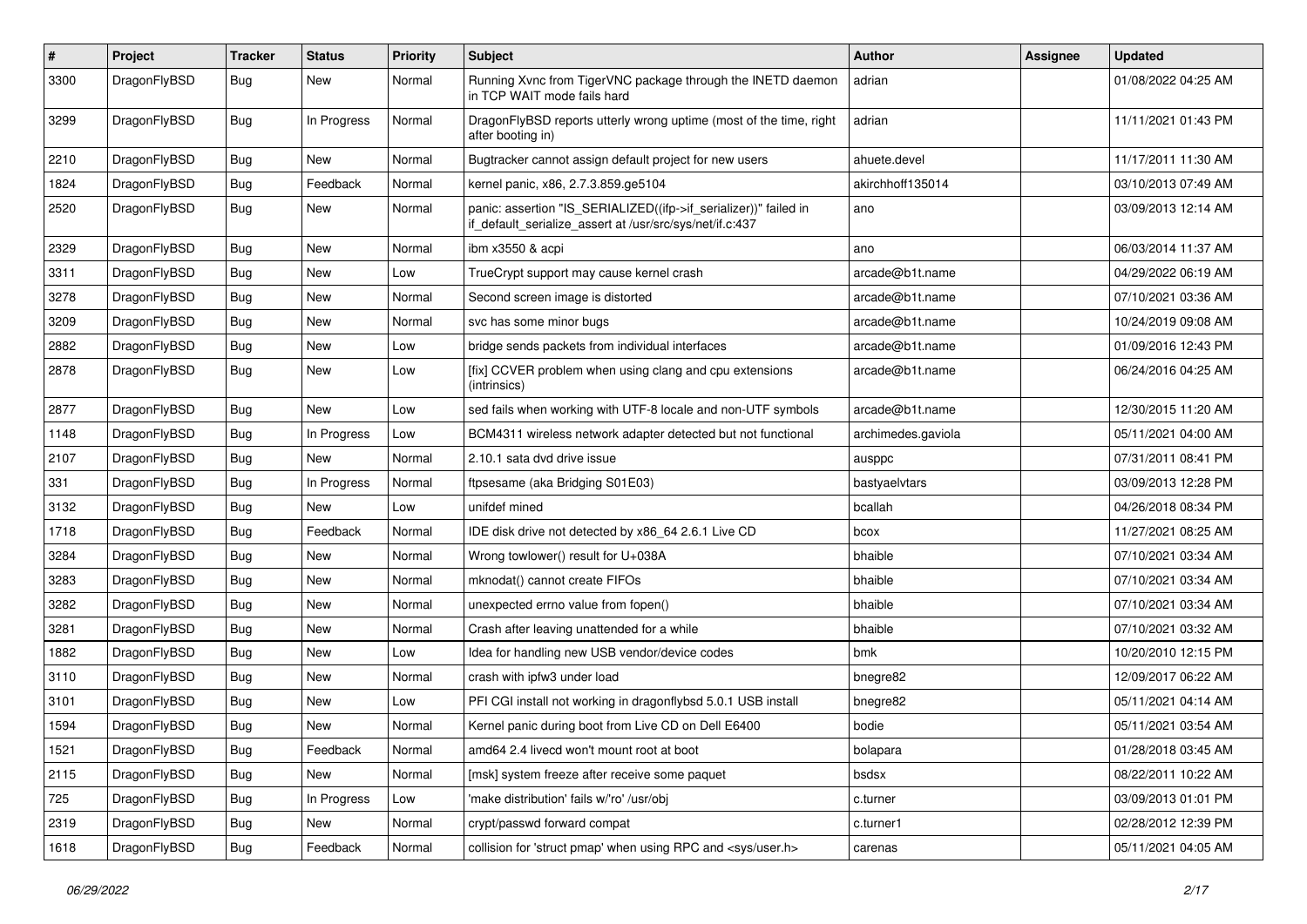| #    | Project      | <b>Tracker</b> | <b>Status</b> | <b>Priority</b> | <b>Subject</b>                                                                                                | Author     | Assignee | <b>Updated</b>      |
|------|--------------|----------------|---------------|-----------------|---------------------------------------------------------------------------------------------------------------|------------|----------|---------------------|
| 3143 | DragonFlyBSD | Bug            | New           | Normal          | assertion "0" failed in hammer2 inode xop chain sync                                                          | cbin       |          | 07/18/2018 12:50 PM |
| 2859 | DragonFlyBSD | Bug            | New           | Low             | Installer configuration menu always highlights "Select timezone", no<br>matter which step was last completed. | cgag       |          | 12/02/2015 01:54 PM |
| 2858 | DragonFlyBSD | Bug            | New           | Low             | Installer "Local or UTC" question should have "No" selected by<br>default.                                    | cgag       |          | 12/02/2015 01:18 PM |
| 3139 | DragonFlyBSD | Bug            | <b>New</b>    | Normal          | USB Mouse Does Not Work in DragonflyBSD guest on VirtualBox                                                   | chiguy1256 |          | 06/24/2018 10:14 PM |
| 3280 | DragonFlyBSD | Bug            | <b>New</b>    | Normal          | KMS console and i915(4) not working in 6.0                                                                    | cmusser    |          | 07/10/2021 03:35 AM |
| 2736 | DragonFlyBSD | Bug            | New           | High            | kernel panics on acpi timer probe function                                                                    | cnb        |          | 05/11/2021 03:55 AM |
| 2735 | DragonFlyBSD | Bug            | New           | Urgent          | iwn panics SYSSASSERT                                                                                         | cnb        |          | 05/11/2021 03:55 AM |
| 1481 | DragonFlyBSD | Bug            | Feedback      | Normal          | panic: assertion: kva_p(buf) in soopt_from_kbuf (after ipfw pipe<br>show, 2.2.1-R)                            | combiner   |          | 05/11/2021 04:01 AM |
| 1307 | DragonFlyBSD | Bug            | In Progress   | Normal          | hammer tid -2 shows unexpected result                                                                         | corecode   |          | 10/18/2016 05:29 PM |
| 2687 | DragonFlyBSD | Bug            | <b>New</b>    | Normal          | natacontrol software RAID in installer                                                                        | csmelosky  |          | 06/22/2014 12:03 PM |
| 3243 | DragonFlyBSD | <b>Bug</b>     | New           | Normal          | SMART status not reported properly for SSD disks                                                              | daftaupe   |          | 09/09/2020 11:03 PM |
| 3227 | DragonFlyBSD | Submit         | <b>New</b>    | Normal          | Add HAMMER2 instructions in the installation medium README                                                    | daftaupe   |          | 03/26/2020 03:34 PM |
| 2994 | DragonFlyBSD | <b>Bug</b>     | New           | Normal          | Intermittent boot hangs after git: hammer - HAMMER Version 7                                                  | davshao    |          | 03/30/2017 02:06 PM |
| 2835 | DragonFlyBSD | Bug            | New           | Normal          | /usr/include/c++/5.0/bits/c++locale.h likes<br>POSIX C_SOURCE>=200809                                         | davshao    |          | 11/18/2015 03:40 AM |
| 2688 | DragonFlyBSD | Bug            | <b>New</b>    | Normal          | 67613368bdda7 Fix wrong checks for U4B presence Asrock Z77M<br>difficulty detecting USB keyboard              | davshao    |          | 06/28/2014 07:08 PM |
| 2652 | DragonFlyBSD | Bug            | New           | Normal          | 189a0ff3761b47  ix: Implement MSI-X support locks up Lenovo<br>S10 Intel Atom n270                            | davshao    |          | 05/14/2014 01:55 AM |
| 2414 | DragonFlyBSD | Bug            | In Progress   | Normal          | Lenovo S10 acpi freeze (not new)                                                                              | davshao    |          | 05/11/2021 04:13 AM |
| 3076 | DragonFlyBSD | Bug            | New           | Normal          | sys/dev/netif/ig hal/e1000 ich8lan.c:1594: sanity checking mixup?                                             | dcb        |          | 10/11/2017 01:58 AM |
| 3025 | DragonFlyBSD | Bug            | <b>New</b>    | Normal          | sys/dev/powermng/powernow/powernow.c:284: bad comparison?                                                     | dcb        |          | 09/23/2017 07:45 AM |
| 3024 | DragonFlyBSD | <b>Bug</b>     | <b>New</b>    | Low             | sys/dev/netif/wi/if_wi.c:1090]: (style) Redundant condition                                                   | dcb        |          | 04/11/2017 11:56 AM |
| 3022 | DragonFlyBSD | <b>Bug</b>     | New           | Normal          | sys/dev/netif/ath/ath/if ath.c:2142: strange bitmask?                                                         | dcb        |          | 04/11/2017 11:49 AM |
| 3021 | DragonFlyBSD | Bug            | In Progress   | Normal          | sys/dev/drm/i915/i915_gem_stolen.c:115]: (error) Signed integer<br>overflow for expression '65535<<20'        | dcb        |          | 04/11/2017 12:46 PM |
| 3018 | DragonFlyBSD | <b>Bug</b>     | New           | Normal          | sys/bus/u4b/wlan/if run.c:5464]: (style) Redundant condition                                                  | dcb        |          | 04/11/2017 11:26 AM |
| 3011 | DragonFlyBSD | Bug            | In Progress   | Normal          | dragonfly/sys/dev/netif/re/re.c: suspicious code ?                                                            | dcb        |          | 07/29/2017 01:26 AM |
| 2790 | DragonFlyBSD | Submit         | New           | Low             | filedesc softrefs increment code factoring                                                                    | dclink     |          | 02/21/2015 04:00 AM |
| 3147 | DragonFlyBSD | Submit         | New           | Normal          | Enable headless installation                                                                                  | ddegroot   |          | 10/09/2018 01:25 PM |
| 2708 | DragonFlyBSD | <b>Bug</b>     | New           | Normal          | unable to send TCP nor UDP on age(4) interface                                                                | dermiste   |          | 05/11/2021 03:54 AM |
| 1774 | DragonFlyBSD | <b>Bug</b>     | New           | Normal          | New IP header cleanup branch available for testing                                                            | dillon     |          | 05/15/2022 10:59 AM |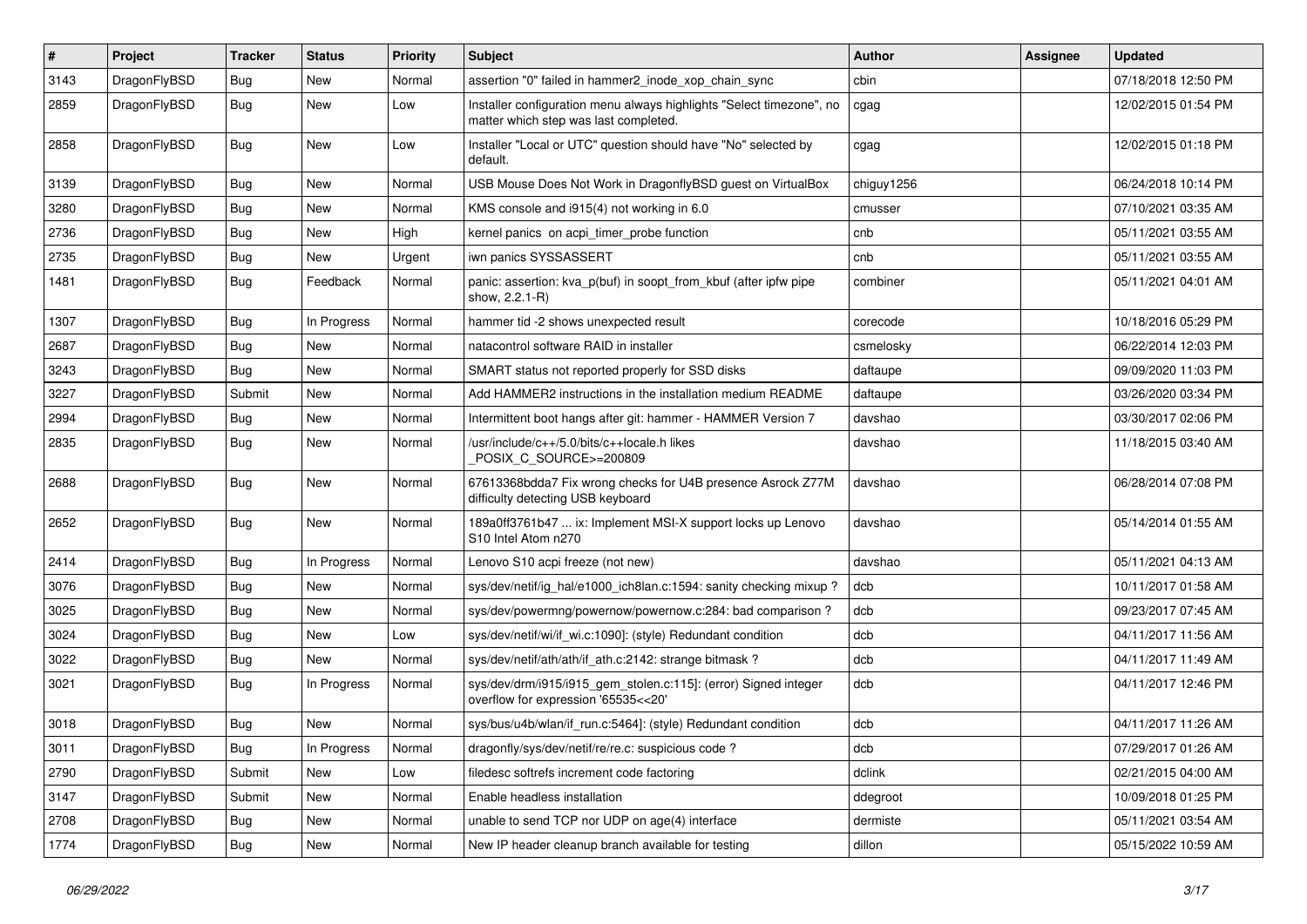| #    | Project      | <b>Tracker</b> | <b>Status</b> | <b>Priority</b> | Subject                                                                                                                                                   | <b>Author</b> | Assignee | <b>Updated</b>      |
|------|--------------|----------------|---------------|-----------------|-----------------------------------------------------------------------------------------------------------------------------------------------------------|---------------|----------|---------------------|
| 1448 | DragonFlyBSD | Bug            | Feedback      | Normal          | panic: assertion: _tp->tt_msg->tt_cpuid == mycpuid in<br>tcp_callout_active tcp_output tcp_usr_send netmsg_pru_send<br>netmsg_service tcpmsg_service_loop | dillon        |          | 05/11/2021 04:00 AM |
| 1429 | DragonFlyBSD | Bug            | Feedback      | Normal          | vkernel bug - "mfree: m->m_nextpkt != NULL"                                                                                                               | dillon        |          | 05/11/2021 04:00 AM |
| 1336 | DragonFlyBSD | Bug            | In Progress   | Normal          | Still looking for reports of missed directory entries w/ HAMMER                                                                                           | dillon        |          | 05/11/2021 04:00 AM |
| 3117 | DragonFlyBSD | <b>Bug</b>     | New           | Normal          | Problem with colours if "intel" video-driver used                                                                                                         | dpostolov     |          | 01/07/2018 11:35 PM |
| 3116 | DragonFlyBSD | Bug            | <b>New</b>    | Normal          | da0 detects on very big volume if to _remove_ usb install stick and<br>reboot on Intel NUC5PPYH                                                           | dpostolov     |          | 01/07/2018 09:40 PM |
| 1877 | DragonFlyBSD | Bug            | <b>New</b>    | Normal          | Freeze during 1st hammer cleanup after new install                                                                                                        | elekktretterr |          | 05/15/2022 11:43 AM |
| 1669 | DragonFlyBSD | <b>Bug</b>     | In Progress   | Normal          | Drive wont open using button                                                                                                                              | elekktretterr |          | 02/29/2012 12:05 PM |
| 1668 | DragonFlyBSD | <b>Bug</b>     | Feedback      | Normal          | Power button not working                                                                                                                                  | elekktretterr |          | 03/10/2013 06:22 AM |
| 1634 | DragonFlyBSD | <b>Bug</b>     | New           | Normal          | panic: spin lock: 0xe4ad1320, indefinitive wait!                                                                                                          | elekktretterr |          | 01/19/2015 03:21 AM |
| 1613 | DragonFlyBSD | <b>Bug</b>     | Feedback      | Normal          | USB Keyboard not working on master                                                                                                                        | elekktretterr |          | 05/11/2021 04:05 AM |
| 1463 | DragonFlyBSD | <b>Bug</b>     | New           | Normal          | Mountroot before drives are initialized                                                                                                                   | elekktretterr |          | 12/07/2010 01:30 PM |
| 1456 | DragonFlyBSD | <b>Bug</b>     | Feedback      | Normal          | Microsoft wireless desktop problems                                                                                                                       | elekktretterr |          | 01/15/2015 08:34 AM |
| 1454 | DragonFlyBSD | <b>Bug</b>     | Feedback      | Normal          | Unable to boot from external USB DVD drive                                                                                                                | elekktretterr |          | 05/11/2021 04:01 AM |
| 1194 | DragonFlyBSD | <b>Bug</b>     | New           | Normal          | SCSI errors while trying to copy photos from my camera                                                                                                    | elekktretterr |          | 01/14/2015 04:39 PM |
| 1181 | DragonFlyBSD | Bug            | In Progress   | Normal          | ACX111 panic                                                                                                                                              | elekktretterr |          | 05/11/2021 04:00 AM |
| 2254 | DragonFlyBSD | <b>Bug</b>     | New           | Normal          | panic: assertion "ref < &td->td toks end" failed in lwkt gettoken at<br>/usr/src/sys/kern/lwkt_token.c:588                                                | eocallaghan   |          | 12/05/2011 10:21 PM |
| 2164 | DragonFlyBSD | Bug            | <b>New</b>    | Normal          | panic on reboot from usb.                                                                                                                                 | eocallaghan   |          | 10/27/2011 09:29 AM |
| 2161 | DragonFlyBSD | <b>Bug</b>     | <b>New</b>    | Normal          | Outdated xorg.conf file gets installed into etc and screws up mouse                                                                                       | eocallaghan   |          | 10/27/2011 01:51 PM |
| 2158 | DragonFlyBSD | <b>Bug</b>     | <b>New</b>    | Normal          | iwn panics with assertion on boot.                                                                                                                        | eocallaghan   |          | 10/24/2011 04:13 PM |
| 1947 | DragonFlyBSD | <b>Bug</b>     | New           | Low             | GA-880GM-UD2H (rev. 1.3) AHCI fails to detect disks at the end of<br>the RAID controller                                                                  | eocallaghan   |          | 11/27/2021 08:46 AM |
| 1592 | DragonFlyBSD | <b>Bug</b>     | Feedback      | Normal          | AcpiOSUnmapMemory: Warning, deallocation did not track<br>allocation.                                                                                     | eocallaghan   |          | 06/02/2014 07:45 AM |
| 1591 | DragonFlyBSD | Bug            | Feedback      | Normal          | Lenovo X301 hangs with AHCI Driver CMD TIMEOUT<br>STS=d0 <bsy></bsy>                                                                                      | eocallaghan   |          | 05/11/2021 04:05 AM |
| 2544 | DragonFlyBSD | Bug            | <b>New</b>    | Normal          | live DVD system boot (menu option 1) caused db> prompt on<br>PE1950                                                                                       | estrabd       |          | 05/11/2021 03:54 AM |
| 3276 | DragonFlyBSD | Submit         | New           | Normal          | Add option controlling whether gpt expand expands the last partition<br>(needs testing)                                                                   | falsifian     |          | 07/10/2021 03:35 AM |
| 2075 | DragonFlyBSD | <b>Bug</b>     | New           | Normal          | pflogd on x86_64                                                                                                                                          | fanch         |          | 05/16/2011 04:04 PM |
| 2657 | DragonFlyBSD | Bug            | New           | High            | Needs acl to migrate our servers                                                                                                                          | ferney        |          | 03/31/2014 11:37 AM |
| 2569 | DragonFlyBSD | <b>Bug</b>     | New           | Normal          | ctime NFS                                                                                                                                                 | ferney        |          | 08/11/2013 04:35 AM |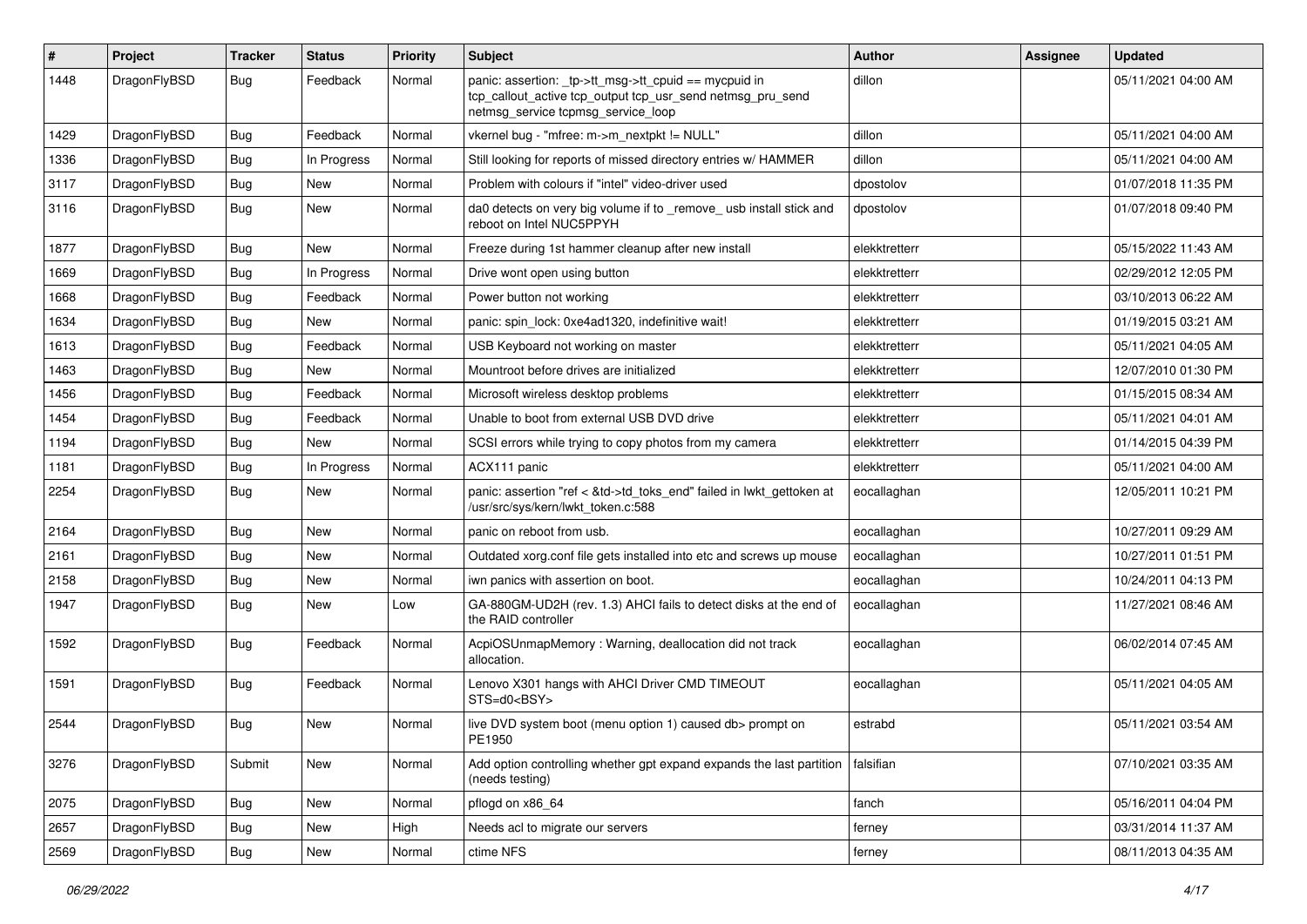| #    | Project      | <b>Tracker</b> | <b>Status</b> | <b>Priority</b> | <b>Subject</b>                                                                      | Author    | <b>Assignee</b> | <b>Updated</b>      |
|------|--------------|----------------|---------------|-----------------|-------------------------------------------------------------------------------------|-----------|-----------------|---------------------|
| 1672 | DragonFlyBSD | Bug            | Feedback      | Normal          | panic (trap 12) around btree_search() in 2.4.1-RELEASE                              | floid     |                 | 01/19/2015 03:36 AM |
| 979  | DragonFlyBSD | Bug            | Feedback      | Normal          | Failure-prone USB mass storage (SB600? msdosfs? CAM?)                               | floid     |                 | 01/15/2015 08:38 AM |
| 846  | DragonFlyBSD | <b>Bug</b>     | Feedback      | Normal          | USB bugs:usb mouse can't used!                                                      | frankning |                 | 01/15/2015 08:36 AM |
| 1899 | DragonFlyBSD | <b>Bug</b>     | New           | Normal          | Keyboard doesn't work                                                               | fransm    |                 | 05/15/2022 03:32 PM |
| 2803 | DragonFlyBSD | Bug            | <b>New</b>    | Normal          | HAMMER: Warning: UNDO area too small!                                               | ftigeot   |                 | 03/11/2015 03:42 PM |
| 2674 | DragonFlyBSD | <b>Bug</b>     | New           | Normal          | <b>GPT Support</b>                                                                  | ftigeot   |                 | 12/28/2015 02:54 PM |
| 2619 | DragonFlyBSD | <b>Bug</b>     | New           | Normal          | DragonFly 3.6 can't be installed on a 6TB volume                                    | ftigeot   |                 | 02/23/2014 11:55 PM |
| 2535 | DragonFlyBSD | <b>Bug</b>     | <b>New</b>    | Normal          | Imap processes apparentlt blocked on disk I/O                                       | ftigeot   |                 | 04/02/2013 09:31 AM |
| 2403 | DragonFlyBSD | <b>Bug</b>     | New           | Low             | newfs - E doesn't handle /dev/serno device names properly                           | ftigeot   |                 | 08/17/2012 05:07 AM |
| 2122 | DragonFlyBSD | Submit         | <b>New</b>    | Normal          | [Review] Fixes to the VFS layer                                                     | ftigeot   |                 | 05/31/2022 03:25 PM |
| 2051 | DragonFlyBSD | <b>Bug</b>     | New           | Normal          | No ipv6 lan route entry created on 2.10                                             | ftigeot   |                 | 04/21/2011 10:37 AM |
| 1923 | DragonFlyBSD | <b>Bug</b>     | New           | Normal          | Abysmal NFS performance with IPv6                                                   | ftigeot   |                 | 12/05/2010 09:34 PM |
| 1826 | DragonFlyBSD | <b>Bug</b>     | New           | Normal          | panic during boot: assertion so->so_port  in tcp_input                              | ftigeot   |                 | 05/15/2022 11:05 AM |
| 1818 | DragonFlyBSD | <b>Bug</b>     | <b>New</b>    | Normal          | panic: Bad tailq NEXT (kqueue issue ?)                                              | ftigeot   |                 | 05/15/2022 11:40 AM |
| 3165 | DragonFlyBSD | <b>Bug</b>     | <b>New</b>    | Normal          | Looping at boot time                                                                | gop       |                 | 12/28/2018 01:04 PM |
| 2095 | DragonFlyBSD | <b>Bug</b>     | <b>New</b>    | Low             | Running installer post-install: Unsupported DFUI transport "                        | greenrd   |                 | 06/26/2011 09:20 AM |
| 2094 | DragonFlyBSD | <b>Bug</b>     | New           | Normal          | Segfault when gdb printing backtrace from core dump                                 | greenrd   |                 | 06/25/2011 04:14 PM |
| 1563 | DragonFlyBSD | <b>Bug</b>     | Feedback      | Normal          | reset(1) doesn't reset terminal to the defaults                                     | hasso     |                 | 03/10/2013 04:17 AM |
| 1525 | DragonFlyBSD | <b>Bug</b>     | New           | Normal          | boehm-gc problems                                                                   | hasso     |                 | 10/13/2012 07:13 PM |
| 1502 | DragonFlyBSD | <b>Bug</b>     | In Progress   | Normal          | Lock while deleting files from nohistory HAMMER directories                         | hasso     |                 | 03/10/2013 04:28 AM |
| 1486 | DragonFlyBSD | <b>Bug</b>     | Feedback      | Normal          | Interrupt storm related to SATA DVD device                                          | hasso     |                 | 05/11/2021 04:01 AM |
| 1313 | DragonFlyBSD | <b>Bug</b>     | New           | Low             | Signal code in kernel needs major overhaul (signal queues,<br>si_code, si_addr)     | hasso     |                 | 05/11/2021 04:00 AM |
| 884  | DragonFlyBSD | <b>Bug</b>     | In Progress   | High            | Performance/memory problems under filesystem IO load                                | hasso     |                 | 05/11/2021 03:50 AM |
| 2680 | DragonFlyBSD | <b>Bug</b>     | <b>New</b>    | Low             | boot0cfg update makes box unbootable                                                | herrgard  |                 | 06/10/2014 06:02 AM |
| 2125 | DragonFlyBSD | <b>Bug</b>     | <b>New</b>    | Normal          | Weird garbage in dmesg                                                              | herrgard  |                 | 08/30/2011 08:04 PM |
| 2045 | DragonFlyBSD | <b>Bug</b>     | <b>New</b>    | Normal          | ral(4): Fatal trap 12: page fault while in kernel mode (two panics)                 | herrgard  |                 | 11/03/2011 05:34 PM |
| 1982 | DragonFlyBSD | <b>Bug</b>     | New           | Low             | There is no linuxulator on x86-64                                                   | herrgard  |                 | 05/31/2022 02:25 PM |
| 3206 | DragonFlyBSD | Submit         | <b>New</b>    | Normal          | update psm/kbd to FreeBSD 12.0 code                                                 | htse      |                 | 10/05/2019 03:49 PM |
| 3201 | DragonFlyBSD | Submit         | <b>New</b>    | Normal          | Fixes make search display                                                           | htse      |                 | 08/20/2021 04:02 PM |
| 3189 | DragonFlyBSD | Bug            | <b>New</b>    | Normal          | Allow DragonFly Mail Agent to accept an alternate config via<br>command line switch | iang      |                 | 08/16/2021 12:42 AM |
| 3029 | DragonFlyBSD | Bug            | New           | Normal          | Running DflyBSD 4.8 on FreeBSD bhyve as a guest                                     | iron      |                 | 05/13/2022 04:33 AM |
| 2604 | DragonFlyBSD | <b>Bug</b>     | New           | Normal          | dell laptop does not boot with LATEST                                               | isenmann  |                 | 11/20/2013 02:07 AM |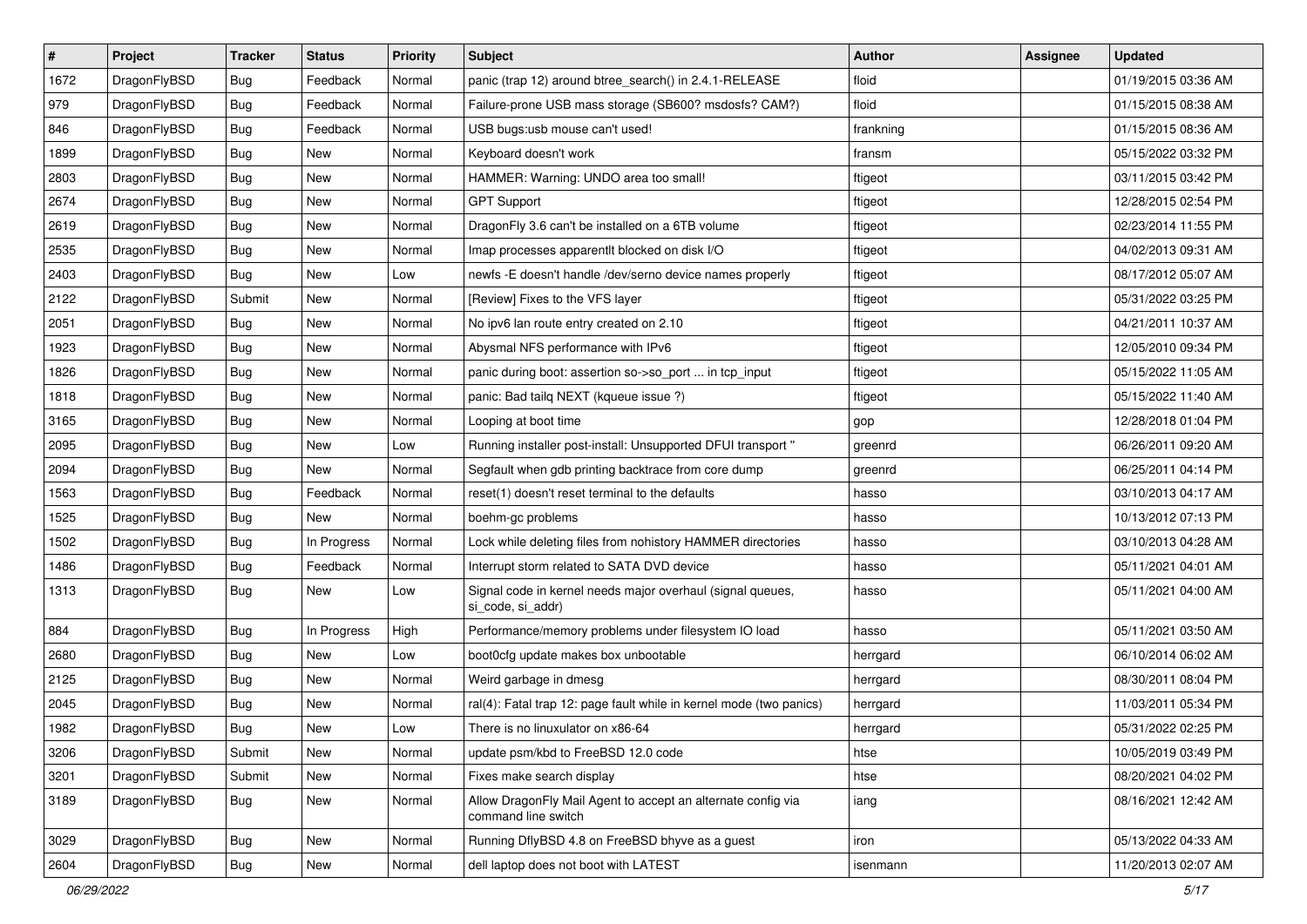| #    | Project      | <b>Tracker</b> | <b>Status</b> | <b>Priority</b> | Subject                                                                                                    | Author          | Assignee | <b>Updated</b>      |
|------|--------------|----------------|---------------|-----------------|------------------------------------------------------------------------------------------------------------|-----------------|----------|---------------------|
| 3134 | DragonFlyBSD | Bug            | <b>New</b>    | Normal          | RFC 3021 (/31 networks) appear to be unsupported                                                           | jailbird        |          | 05/16/2018 11:03 PM |
| 2369 | DragonFlyBSD | <b>Bug</b>     | <b>New</b>    | Normal          | panic: Bad link elm 0xffffffe07edf6068 next->prev != elm                                                   | jaydg           |          | 08/15/2012 03:04 AM |
| 2308 | DragonFlyBSD | <b>Bug</b>     | New           | Normal          | System freeze when unloading snd hda                                                                       | jaydg           |          | 02/19/2012 07:15 AM |
| 2731 | DragonFlyBSD | Bug            | In Progress   | Normal          | Screen full of random colors when starting Xorg with Intel Haswell<br>HD Graphics P4600                    | ikatzmaier      |          | 11/12/2014 04:08 PM |
| 2890 | DragonFlyBSD | <b>Bug</b>     | New           | Normal          | not able to boot usb installer on Toshiba Chromebook 2                                                     | johnnywhishbone |          | 02/22/2016 03:42 AM |
| 2712 | DragonFlyBSD | <b>Bug</b>     | <b>New</b>    | Normal          | connect(2) returns EINVAL when retrying after ECONNREFUSED                                                 | jorisgio        |          | 08/14/2014 05:31 PM |
| 2568 | DragonFlyBSD | <b>Bug</b>     | New           | Normal          | <b>AHCI</b> panic                                                                                          | josepht         |          | 06/07/2013 05:52 PM |
| 2013 | DragonFlyBSD | Bug            | In Progress   | Normal          | oversized DMA request loop                                                                                 | josepht         |          | 05/11/2021 04:06 AM |
| 1745 | DragonFlyBSD | Bug            | Feedback      | Normal          | kmalloc panic                                                                                              | josepht         |          | 05/11/2021 04:05 AM |
| 1330 | DragonFlyBSD | Bug            | Feedback      | Normal          | Hammer, usb disk, SYNCHRONIZE CACHE failure                                                                | josepht         |          | 06/02/2014 04:56 AM |
| 1717 | DragonFlyBSD | Bug            | Feedback      | Normal          | HAMMER panic in hammer_cursor_down()                                                                       | josepht1        |          | 05/11/2021 04:05 AM |
| 2245 | DragonFlyBSD | Bug            | New           | Normal          | panic: assertion "ref < &td->td_toks_end" failed in lwkt_gettoken at<br>/usr/src/sys/kern/lwkt_token.c:588 | juanfra684      |          | 11/22/2011 07:41 PM |
| 2153 | DragonFlyBSD | Bug            | <b>New</b>    | Normal          | Too many unuseful warnings at boot                                                                         | juanfra684      |          | 10/18/2011 10:16 PM |
| 3228 | DragonFlyBSD | <b>Bug</b>     | New           | Low             | pfi kif unref: state refcount $\leq$ 0 in dmesq                                                            | justin          |          | 03/05/2021 06:39 AM |
| 2444 | DragonFlyBSD | Bug            | New           | Normal          | Crash during Hammer overnight cleanup                                                                      | justin          |          | 11/04/2012 07:58 AM |
| 2090 | DragonFlyBSD | Bug            | Feedback      | Normal          | snd_hda does not support headphone automute                                                                | justin          |          | 03/29/2012 08:03 PM |
| 2645 | DragonFlyBSD | <b>Bug</b>     | New           | Normal          | panic with dsched fq and ioprio                                                                            | jyoung15        |          | 02/20/2014 07:29 AM |
| 1727 | DragonFlyBSD | Bug            | Feedback      | Normal          | CD boot panic (2.6.1) (usb?)                                                                               | kiril           |          | 05/15/2022 05:10 AM |
| 2529 | DragonFlyBSD | <b>Bug</b>     | New           | Low             | Sundance network adapter is not detected and attached                                                      | kworr           |          | 03/25/2013 02:29 AM |
| 2421 | DragonFlyBSD | Bug            | New           | High            | Kernel panic: vm_fault: page 0xc0f70000 not busy!                                                          | lentferj        |          | 10/03/2012 08:16 AM |
| 2288 | DragonFlyBSD | <b>Bug</b>     | Feedback      | Normal          | Random IO performance loss introduced since January 1st                                                    | lentferj        |          | 01/23/2013 04:21 PM |
| 1939 | DragonFlyBSD | <b>Bug</b>     | New           | Normal          | Panic on nightly build and stress test box                                                                 | lentferj        |          | 12/18/2010 08:41 AM |
| 1916 | DragonFlyBSD | Bug            | <b>New</b>    | Normal          | Constant crashes on x86_64 with UFS                                                                        | lentferj        |          | 11/21/2010 07:40 PM |
| 2892 | DragonFlyBSD | Bug            | New           | Normal          | swap_pager:indefinite wait bufferf error                                                                   | <b>Ihmwzy</b>   |          | 02/21/2016 10:32 PM |
| 3310 | DragonFlyBSD | Bug            | In Progress   | Normal          | NVMM+QEMU fail to boot with UEFI: Mem Assist Failed<br>[gpa=0xfffffff0]                                    | liweitianux     |          | 01/11/2022 03:22 PM |
| 2917 | DragonFlyBSD | <b>Bug</b>     | New           | Normal          | da8: reading primary partition table: error accessing offset<br>000000000000 for 512                       | liweitianux     |          | 05/11/2021 08:43 PM |
| 2565 | DragonFlyBSD | <b>Bug</b>     | New           | Normal          | "ifconfig ix0 up" panic                                                                                    | ltpig402a       |          | 06/03/2013 05:46 AM |
| 2434 | DragonFlyBSD | <b>Bug</b>     | New           | Normal          | BTX Halted - Boot fails on USB/GUI                                                                         | lucmv           |          | 10/17/2012 08:12 PM |
| 2808 | DragonFlyBSD | <b>Bug</b>     | New           | Normal          | X freeze by switching between X and VT - results in black screen                                           | lukesky333      |          | 05/11/2021 03:55 AM |
| 2531 | DragonFlyBSD | <b>Bug</b>     | New           | Normal          | camcontrol fails to disable APM                                                                            | m.lombardi85    |          | 03/23/2013 12:28 PM |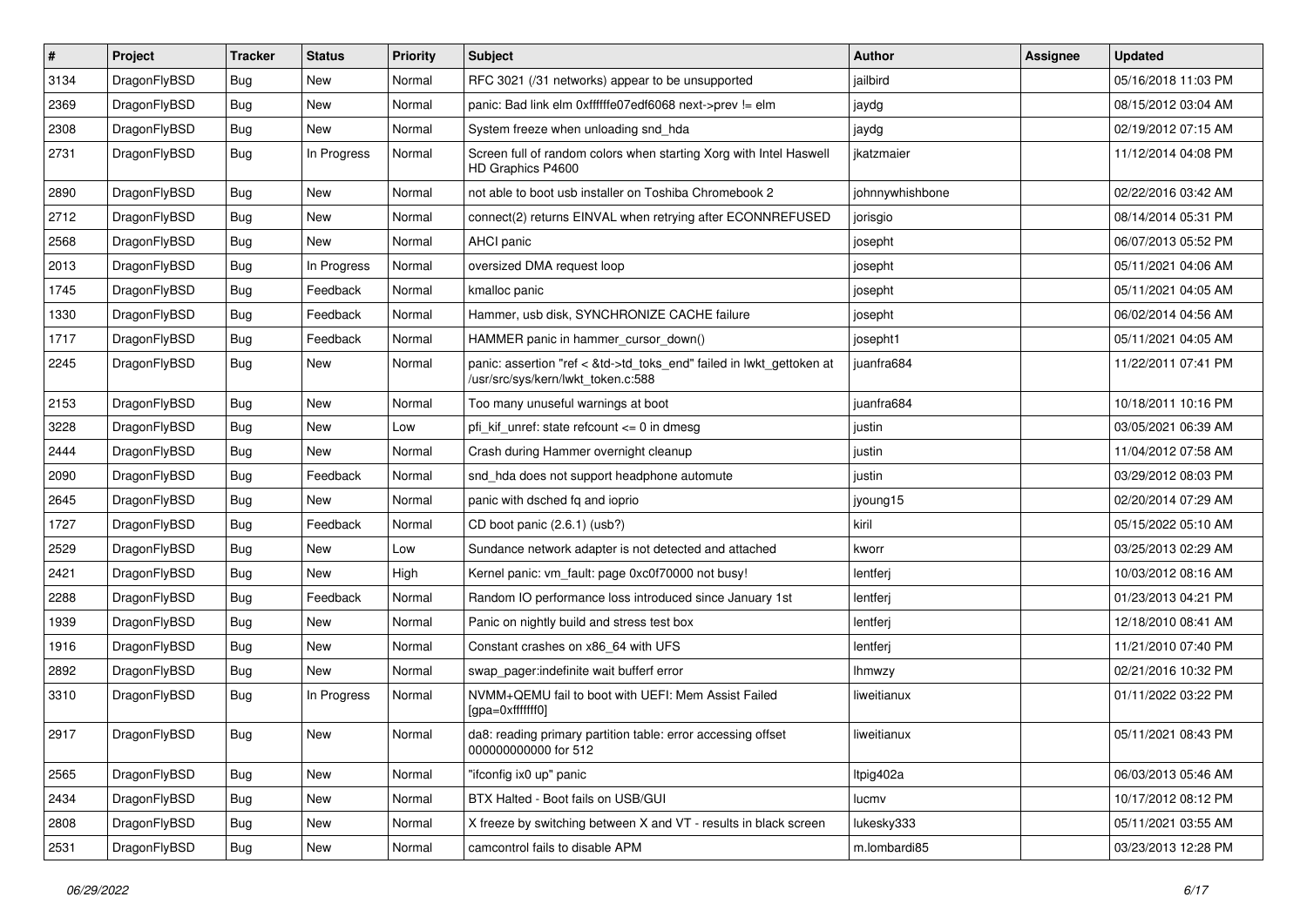| $\pmb{\#}$ | Project      | <b>Tracker</b> | <b>Status</b> | <b>Priority</b> | Subject                                                                                                 | <b>Author</b>          | Assignee | <b>Updated</b>      |
|------------|--------------|----------------|---------------|-----------------|---------------------------------------------------------------------------------------------------------|------------------------|----------|---------------------|
| 2167       | DragonFlyBSD | Bug            | New           | Normal          | shutdown/reboot fails after uptime msg                                                                  | marino                 |          | 11/28/2011 03:01 AM |
| 3035       | DragonFlyBSD | <b>Bug</b>     | New           | Normal          | panic: assertion "cpu >= 0 && cpu < ncpus" failed in netisr_cpuport<br>at /usr/src/sys/net/netisr2.h:87 | masu                   |          | 05/11/2017 01:24 AM |
| 2809       | DragonFlyBSD | <b>Bug</b>     | <b>New</b>    | Normal          | hammer mirror-stream                                                                                    | masu                   |          | 04/10/2015 12:33 AM |
| 1860       | DragonFlyBSD | Bug            | Feedback      | Normal          | Panic while creating UFS fs on vn(4) for initrd                                                         | matthias               |          | 02/29/2012 07:16 AM |
| 2067       | DragonFlyBSD | Bug            | New           | Normal          | sound/pcm: "play interrupt timeout, channel dead"                                                       | matthiasr              |          | 05/11/2021 03:55 AM |
| 2598       | DragonFlyBSD | Bug            | New           | Normal          | i386 via USB Booting                                                                                    | mbzadegan              |          | 10/21/2013 02:28 AM |
| 2644       | DragonFlyBSD | Bug            | Feedback      | Normal          | 3.6.0-REL trap 9 on boot                                                                                | memmerto               |          | 11/27/2021 08:08 AM |
| 3317       | DragonFlyBSD | Bug            | In Progress   | Normal          | Network vtnet0 not working on Hetzner cloud                                                             | mneumann               |          | 06/18/2022 03:55 AM |
| 3235       | DragonFlyBSD | Bug            | <b>New</b>    | Normal          | Kernel panic in devfs vnops.c                                                                           | mneumann               |          | 04/28/2020 07:00 AM |
| 3222       | DragonFlyBSD | Bug            | New           | Normal          | gcc - undefined reference to '__atomic_load' (missing libatomic?)                                       | mneumann               |          | 02/08/2020 02:45 AM |
| 3111       | DragonFlyBSD | Bug            | In Progress   | High            | Mouse lags every second heavily under X11                                                               | mneumann               |          | 12/12/2017 09:46 PM |
| 2972       | DragonFlyBSD | Bug            | New           | Normal          | ipfw3 "deny to me" does not work correctly                                                              | mneumann               |          | 12/27/2016 12:11 PM |
| 2881       | DragonFlyBSD | Bug            | New           | Normal          | Pulseaudio hangs/resets system when starting X11                                                        | mneumann               |          | 01/09/2016 03:08 AM |
| 2788       | DragonFlyBSD | Bug            | <b>New</b>    | Normal          | ioctl GSLICEINFO: Not working for vnode slice                                                           | mneumann               |          | 02/12/2015 07:49 AM |
| 3218       | DragonFlyBSD | Bug            | New           | Normal          | Kernel panics are not sent to comconsole when booted over EFI                                           | mqudsi                 |          | 12/02/2019 08:52 PM |
| 1144       | DragonFlyBSD | Bug            | Feedback      | Normal          | Incorrect clock under KVM                                                                               | msylvan                |          | 03/09/2013 01:17 PM |
| 2104       | DragonFlyBSD | Bug            | <b>New</b>    | Normal          | network configuration seg. fault on install CD                                                          | navratil               |          | 07/26/2011 07:55 AM |
| 2958       | DragonFlyBSD | Bug            | Feedback      | Normal          | Hammer FS dies during pruning after massive write load                                                  | neilb                  |          | 10/11/2016 04:20 AM |
| 2957       | DragonFlyBSD | Bug            | Feedback      | Normal          | swapoff -a followed by swapon -a doesn't give your swap back                                            | neilb                  |          | 10/09/2016 04:17 AM |
| 2098       | DragonFlyBSD | Submit         | New           | Normal          | [PATCH] correct ath man page example<br>(/usr/src/share/man/man4/ath.4)                                 | nobody                 |          | 11/15/2011 12:27 AM |
| 3215       | DragonFlyBSD | Bug            | <b>New</b>    | Normal          | Hang in tcdrain(3) after write(3)                                                                       | noloader               |          | 11/25/2019 03:08 PM |
| 2622       | DragonFlyBSD | Bug            | New           | Normal          | VAIO FIT15E fn keys support                                                                             | nonsolosoft            |          | 12/31/2013 01:31 AM |
| 2621       | DragonFlyBSD | Bug            | <b>New</b>    | Normal          | core dump using cdrom                                                                                   | nonsolosoft            |          | 12/27/2013 12:43 AM |
| 2412       | DragonFlyBSD | <b>Bug</b>     | <b>New</b>    | Normal          | wlan0 fails to get address via dhclient                                                                 | nonsolosoft            |          | 08/30/2012 05:55 AM |
| 2182       | DragonFlyBSD | Bug            | New           | Normal          | if_msk PHY FIFO underrun/overflow                                                                       | nonsolosoft            |          | 09/03/2012 06:39 AM |
| 1193       | DragonFlyBSD | Bug            | New           | Normal          | kernel doesn't recognize cdrom drive                                                                    | nonsolosoft            |          | 01/25/2014 09:11 PM |
| 3052       | DragonFlyBSD | <b>Bug</b>     | <b>New</b>    | Normal          | panic DragonFly v4.8.1-RELEASE by mounting a malformed NTFS<br>image [64.000]                           | open.source@ribose.com |          | 08/14/2017 03:22 AM |
| 3051       | DragonFlyBSD | Bug            | New           | Normal          | panic DragonFly v4.8.1-RELEASE by mounting a malformed NTFS<br>image [12.000]                           | open.source@ribose.com |          | 08/14/2017 03:20 AM |
| 3049       | DragonFlyBSD | Bug            | New           | Normal          | panic DragonFly v4.8.1-RELEASE by mounting a malformed<br>msdosfs image [12.128]                        | open.source@ribose.com |          | 08/14/2017 02:53 AM |
| 2802       | DragonFlyBSD | <b>Bug</b>     | New           | Normal          | USB Wifi urtwn0 crash from cd boot                                                                      | opvalues               |          | 03/10/2015 01:07 AM |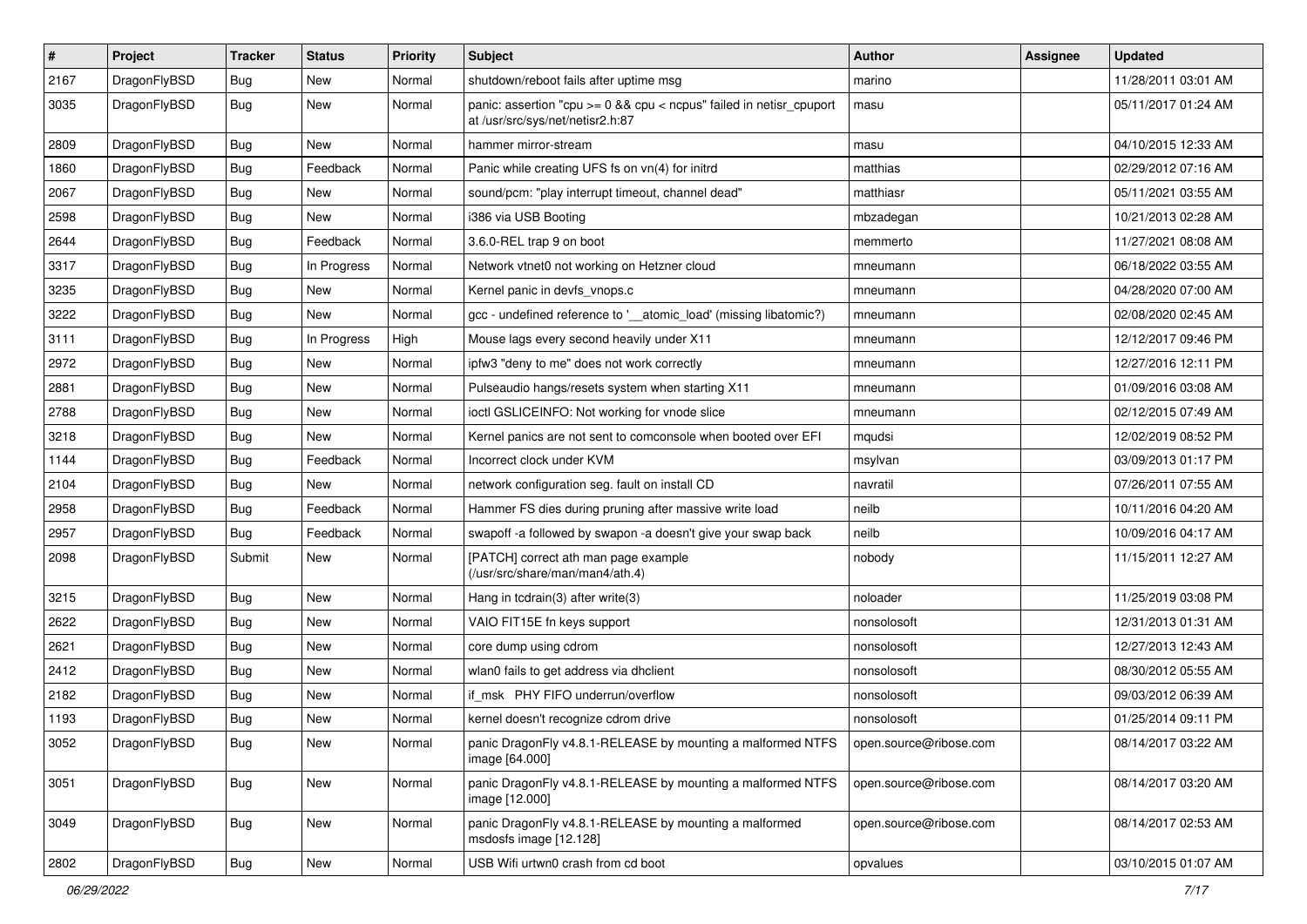| $\sharp$ | Project      | <b>Tracker</b> | <b>Status</b> | <b>Priority</b> | <b>Subject</b>                                                                                                     | Author   | Assignee | <b>Updated</b>      |
|----------|--------------|----------------|---------------|-----------------|--------------------------------------------------------------------------------------------------------------------|----------|----------|---------------------|
| 2799     | DragonFlyBSD | Bug            | New           | Normal          | Fatal trap 12 caused by moused(8) -p/dev/cual0                                                                     | opvalues |          | 03/04/2015 11:01 PM |
| 3152     | DragonFlyBSD | Bug            | Feedback      | Normal          | Console's size in ttyv0 and single user mode is sticking to 80x25,<br>while ttyv1 can make use of the whole screen | overtime |          | 02/24/2019 01:08 AM |
| 3107     | DragonFlyBSD | Bug            | <b>New</b>    | Low             | ACPI interrupt storm when loading i915 on Lenovo T460                                                              | oyvinht  |          | 07/15/2020 07:01 AM |
| 2874     | DragonFlyBSD | Bug            | New           | Normal          | make world DESTDIR=/emptydir fails                                                                                 | pascii   |          | 12/25/2015 07:04 AM |
| 2117     | DragonFlyBSD | Bug            | New           | High            | ACPI and/or bce(4) problem with 2.11.0.673.g0d557 on HP DL380<br>G <sub>6</sub>                                    | pauska   |          | 08/22/2011 10:15 AM |
| 2898     | DragonFlyBSD | Bug            | New           | Normal          | <b>HAMMER</b> panic                                                                                                | pavalos  |          | 11/03/2018 07:05 AM |
| 2526     | DragonFlyBSD | <b>Bug</b>     | <b>New</b>    | Normal          | hammer cleanup doesn't run on first day of DST                                                                     | pavalos  |          | 10/18/2016 05:28 PM |
| 2248     | DragonFlyBSD | Bug            | New           | Normal          | sysctl panic                                                                                                       | pavalos  |          | 11/23/2011 06:23 PM |
| 2199     | DragonFlyBSD | <b>Bug</b>     | <b>New</b>    | Normal          | screen segfaults if utmpx isn't present                                                                            | pavalos  |          | 11/15/2011 10:52 PM |
| 2099     | DragonFlyBSD | <b>Bug</b>     | <b>New</b>    | Normal          | page fault panic in vm system                                                                                      | pavalos  |          | 07/10/2011 08:51 AM |
| 2048     | DragonFlyBSD | Bug            | New           | Normal          | panic: ffs_sync: rofs mod                                                                                          | pavalos  |          | 04/12/2011 05:45 AM |
| 2008     | DragonFlyBSD | <b>Bug</b>     | New           | Normal          | lwkt_setcpu_remote: td->td_flags 00800621 console flood                                                            | pavalos  |          | 03/06/2011 09:37 PM |
| 1949     | DragonFlyBSD | Bug            | New           | Normal          | iwn panic                                                                                                          | pavalos  |          | 01/30/2011 03:21 AM |
| 599      | DragonFlyBSD | <b>Bug</b>     | New           | Urgent          | 1.9.0 reproducable panic                                                                                           | pavalos  |          | 12/22/2010 01:08 AM |
| 3226     | DragonFlyBSD | <b>Bug</b>     | New           | Normal          | Xorg freezes in vm: thread stuck in "objtrm1"                                                                      | peeter   |          | 04/08/2020 02:10 AM |
| 2970     | DragonFlyBSD | Bug            | New           | Normal          | kernel 4.7: "Is -l" causes panic on UDF filesystem: "bgetvp -<br>overlapping buffer"                               | peeter   |          | 12/21/2016 02:46 AM |
| 1943     | DragonFlyBSD | Bug            | <b>New</b>    | Normal          | hammer assertion panic                                                                                             | peter    |          | 12/27/2010 12:45 AM |
| 1990     | DragonFlyBSD | <b>Bug</b>     | New           | Normal          | /mnt too large to mount                                                                                            | peur.neu |          | 02/16/2011 11:24 PM |
| 1951     | DragonFlyBSD | <b>Bug</b>     | New           | Normal          | dma_timeouts at phyaddr on a good hdd                                                                              | peur.neu |          | 01/04/2011 07:12 AM |
| 3247     | DragonFlyBSD | Bug            | <b>New</b>    | Normal          | Kernel panic doing nothing much                                                                                    | phma     |          | 09/12/2020 11:40 PM |
| 2816     | DragonFlyBSD | <b>Bug</b>     | <b>New</b>    | Normal          | A multitasking process being debugged can get stuck                                                                | phma     |          | 05/19/2015 03:57 AM |
| 2611     | DragonFlyBSD | <b>Bug</b>     | New           | Normal          | Change in IP address results in network not working                                                                | phma     |          | 12/05/2013 07:55 PM |
| 2557     | DragonFlyBSD | Bug            | New           | Normal          | stock 3.4.1 kernel halts during booting if dm and dm_target_crypt<br>are loaded and RAID controller is present     | phma     |          | 05/12/2013 10:38 PM |
| 2552     | DragonFlyBSD | Bug            | <b>New</b>    | Low             | hammer recovery should indicate progress                                                                           | phma     |          | 05/03/2013 12:13 AM |
| 2547     | DragonFlyBSD | Bug            | New           | High            | crashed while doing a dry run of pkg_rolling-replace                                                               | phma     |          | 04/18/2013 10:40 PM |
| 2389     | DragonFlyBSD | <b>Bug</b>     | New           | Normal          | computer crashed while listing processes                                                                           | phma     |          | 06/18/2012 02:49 PM |
| 2387     | DragonFlyBSD | <b>Bug</b>     | <b>New</b>    | Normal          | hammer ignores -t during dedup                                                                                     | phma     |          | 06/17/2012 12:30 PM |
| 2331     | DragonFlyBSD | <b>Bug</b>     | New           | Normal          | reading mouse mode from unopen file descriptor hangs mouse<br>driver                                               | phma     |          | 03/14/2012 09:43 AM |
| 2311     | DragonFlyBSD | <b>Bug</b>     | <b>New</b>    | Normal          | Xorg crash having something to do with drm                                                                         | phma     |          | 02/22/2012 09:59 AM |
| 2306     | DragonFlyBSD | <b>Bug</b>     | New           | Normal          | a crash starts the kernel debugger in text mode, but just reboots in $X \mid p$ hma                                |          |          | 02/11/2012 08:02 PM |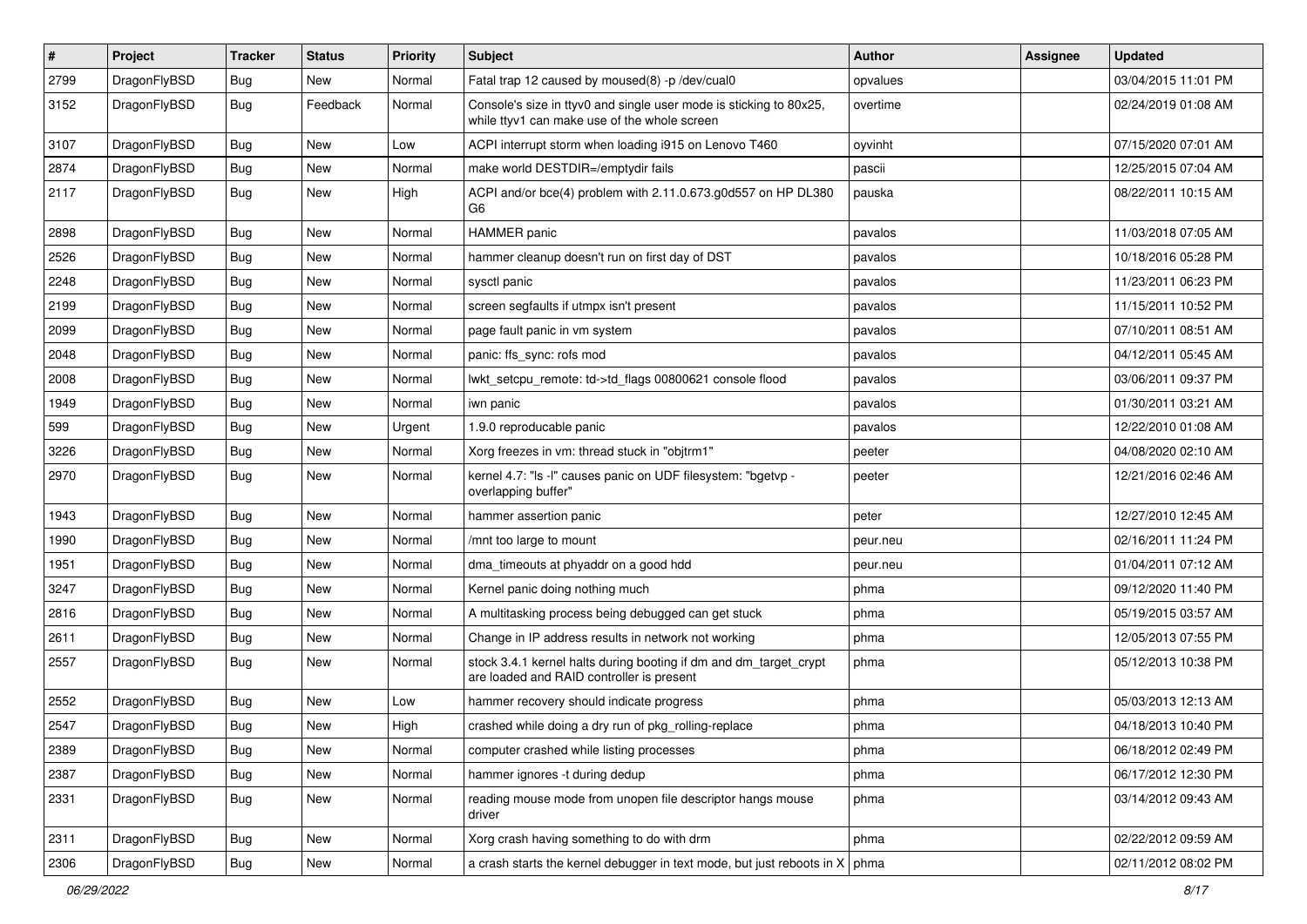| $\vert$ # | Project      | <b>Tracker</b> | <b>Status</b> | <b>Priority</b> | <b>Subject</b>                                                                                                                                                                                    | Author       | Assignee | <b>Updated</b>      |
|-----------|--------------|----------------|---------------|-----------------|---------------------------------------------------------------------------------------------------------------------------------------------------------------------------------------------------|--------------|----------|---------------------|
| 1559      | DragonFlyBSD | Bug            | New           | Normal          | kernel trap                                                                                                                                                                                       | phma         |          | 11/27/2021 08:43 AM |
| 3302      | DragonFlyBSD | Bug            | New           | Normal          | Will not boot on System76 Lemur Pro (lemp10)                                                                                                                                                      | piecuch      |          | 11/03/2021 10:21 AM |
| 3298      | DragonFlyBSD | Bug            | <b>New</b>    | Normal          | Running "w" and having logged in via XDM through VNC, "w" prints<br>an extra error message                                                                                                        | piecuch      |          | 10/25/2021 09:16 AM |
| 3239      | DragonFlyBSD | Bug            | <b>New</b>    | Normal          | unable to SIGKILL glitched emacs                                                                                                                                                                  | piecuch      |          | 05/26/2020 03:30 AM |
| 3238      | DragonFlyBSD | Bug            | New           | Normal          | race conditions when printing from vkernel console                                                                                                                                                | piecuch      |          | 05/19/2020 02:50 PM |
| 3245      | DragonFlyBSD | Bug            | New           | Normal          | panic: free: guard1x fail, i915 load from loader.conf                                                                                                                                             | polachok     |          | 08/21/2020 10:36 AM |
| 1101      | DragonFlyBSD | Bug            | Feedback      | Normal          | ohci related panic                                                                                                                                                                                | polachok     |          | 05/11/2021 04:00 AM |
| 1577      | DragonFlyBSD | Bug            | Feedback      | Normal          | panic: assertion: leaf->base.obj_id == ip->obj_id in<br>hammer_ip_delete_range                                                                                                                    | qhwt+dfly    |          | 05/11/2021 04:01 AM |
| 1387      | DragonFlyBSD | Bug            | Feedback      | Normal          | zero-size malloc and ps: kvm getprocs: Bad address                                                                                                                                                | qhwt+dfly    |          | 05/11/2021 04:00 AM |
| 1368      | DragonFlyBSD | Bug            | In Progress   | Normal          | suspend signal race?                                                                                                                                                                              | qhwt+dfly    |          | 05/11/2021 03:51 AM |
| 570       | DragonFlyBSD | Bug            | Feedback      | Normal          | 1.8.x: ACPI problems                                                                                                                                                                              | qhwt+dfly    |          | 06/02/2014 03:45 AM |
| 1942      | DragonFlyBSD | Bug            | New           | Normal          | locking against myself in getcacheblk()?                                                                                                                                                          | qhwt.dfly    |          | 05/31/2022 02:15 PM |
| 1917      | DragonFlyBSD | <b>Bug</b>     | New           | Normal          | panic: assertion: (RB_EMPTY(&ip->rec_tree) && (ip->flags &<br>HAMMER_INODE_XDIRTY) == 0)    (!RB_EMPTY(&ip->rec_tree)<br>&& (ip->flags & HAMMER_INODE_XDIRTY) != 0) in<br>hammer_flush_inode_done | qhwt.dfly    |          | 11/24/2010 03:23 AM |
| 2371      | DragonFlyBSD | Bug            | <b>New</b>    | Normal          | Timezone problem with America/Sao_Paulo                                                                                                                                                           | raitech      |          | 05/17/2012 01:42 PM |
| 1560      | DragonFlyBSD | <b>Bug</b>     | Feedback      | Normal          | Unable to modify partition table on ThinkPad T61p during install                                                                                                                                  | rehsack      |          | 01/15/2015 08:57 AM |
| 3313      | DragonFlyBSD | Bug            | New           | Normal          | Can't boot from my live USB at all. The kernel loading process<br>hangs.                                                                                                                          | rempas       |          | 06/03/2022 12:16 AM |
| 2675      | DragonFlyBSD | Bug            | New           | Low             | Ultimate N WiFi Link 5300 get iwn_intr: fatal firmware error on 5GHz                                                                                                                              | revuwa       |          | 05/11/2021 04:07 AM |
| 1836      | DragonFlyBSD | <b>Bug</b>     | New           | Normal          | Incorrect TCP checksum show up in tcpdump                                                                                                                                                         | robgar1      |          | 05/15/2022 11:22 AM |
| 2430      | DragonFlyBSD | <b>Bug</b>     | <b>New</b>    | Normal          | Alternate Password Hash method                                                                                                                                                                    | robin.carey1 |          | 10/07/2012 06:28 AM |
| 2138      | DragonFlyBSD | Bug            | New           | Normal          | > 100% CPU usage                                                                                                                                                                                  | robin.carey1 |          | 09/26/2011 12:20 PM |
| 2626      | DragonFlyBSD | <b>Bug</b>     | <b>New</b>    | Normal          | iwn driver drops with error: "firmware error 'iwn intr: fatal firmware<br>error"                                                                                                                  | rodyaj       |          | 01/09/2014 05:50 AM |
| 2738      | DragonFlyBSD | Bug            | New           | Normal          | Hammer: Strange behavior when trying to recover old version of<br>moved file                                                                                                                      | roland       |          | 11/20/2014 08:02 AM |
| 3141      | DragonFlyBSD | <b>Bug</b>     | <b>New</b>    | Normal          | dhclient blocks boot process                                                                                                                                                                      | rowo         |          | 12/16/2018 11:01 AM |
| 2887      | DragonFlyBSD | Bug            | New           | Low             | Missing extattr_namespace_to_string and<br>extattr_string_to_namespace functions                                                                                                                  | rubenk       |          | 02/06/2016 05:09 AM |
| 2423      | DragonFlyBSD | Bug            | <b>New</b>    | Urgent          | After multiple panics/locks, hitting KKASSERT in<br>hammer init cursor                                                                                                                            | rumcic       |          | 09/18/2012 02:28 AM |
| 2080      | DragonFlyBSD | <b>Bug</b>     | <b>New</b>    | Normal          | panic: lockmgr thrd_sleep: called from interrupt, ipi, or hard code<br>section                                                                                                                    | rumcic       |          | 05/30/2011 05:06 PM |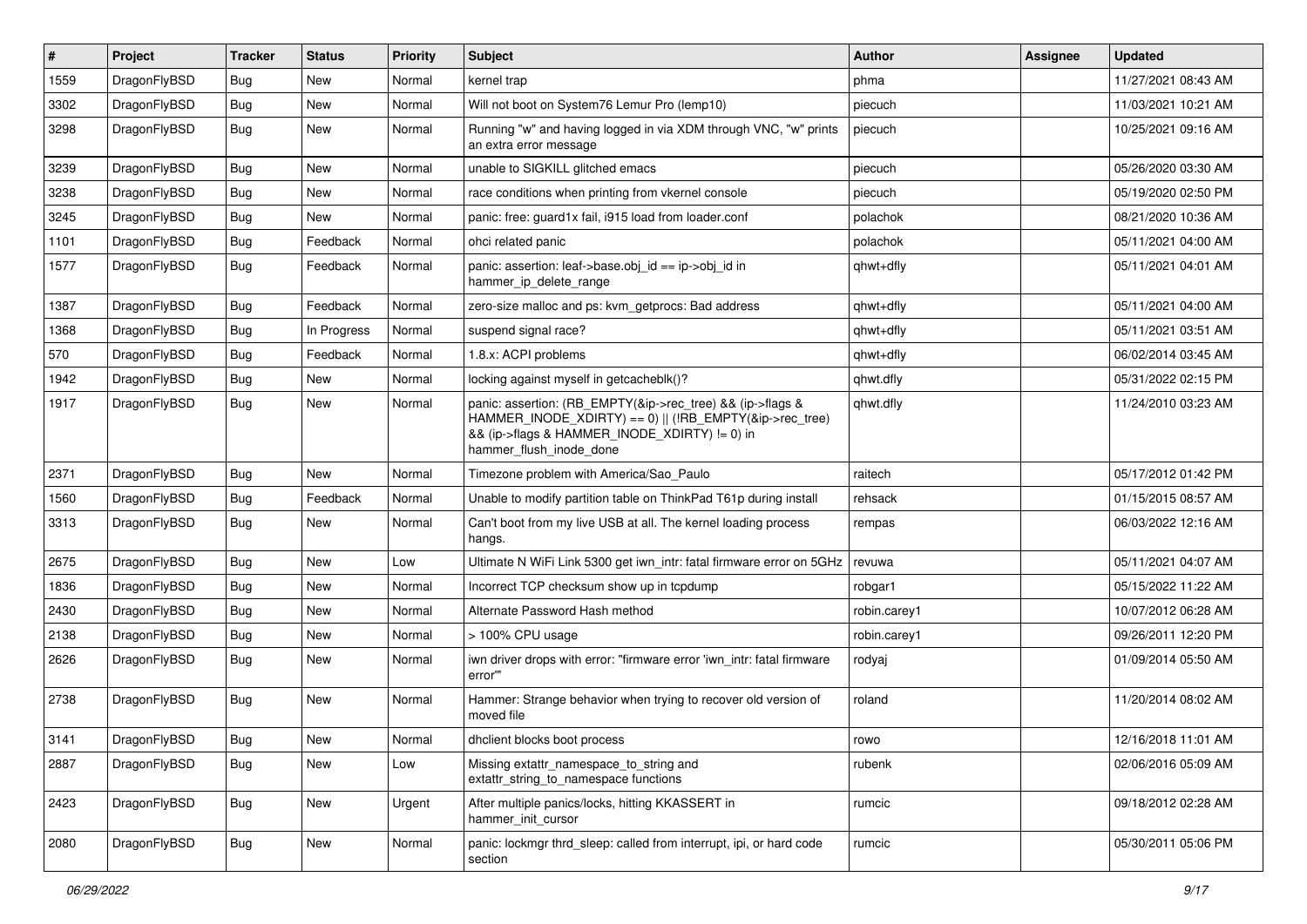| #    | Project      | <b>Tracker</b> | <b>Status</b> | <b>Priority</b> | Subject                                                                                         | Author     | Assignee | <b>Updated</b>      |
|------|--------------|----------------|---------------|-----------------|-------------------------------------------------------------------------------------------------|------------|----------|---------------------|
| 2072 | DragonFlyBSD | Bug            | <b>New</b>    | Normal          | Fatal trap 12: stopped at lwkt_send_ipiq3                                                       | rumcic     |          | 05/17/2011 04:12 AM |
| 1975 | DragonFlyBSD | Bug            | <b>New</b>    | Normal          | Applications seg fault in select() and poll()                                                   | rumcic     |          | 05/31/2022 02:58 PM |
| 1874 | DragonFlyBSD | <b>Bug</b>     | New           | Normal          | mpd listening on all IPs, accepting only on one                                                 | rumcic     |          | 05/08/2011 01:01 PM |
| 1873 | DragonFlyBSD | Bug            | <b>New</b>    | Normal          | Panic upon usb mouse detach and reattaching                                                     | rumcic     |          | 02/01/2011 09:53 AM |
| 1580 | DragonFlyBSD | <b>Bug</b>     | Feedback      | Normal          | Panic (Fatal trap 12: page fault while in kernel mode) while playing<br>with pf and netif names | rumcic     |          | 12/21/2018 01:21 AM |
| 1489 | DragonFlyBSD | Bug            | Feedback      | Normal          | panic: ufs dirbad: bad dir                                                                      | rumcic     |          | 03/10/2013 04:34 AM |
| 1250 | DragonFlyBSD | <b>Bug</b>     | Feedback      | Normal          | Panic upon plugging an USB flash drive into the machine                                         | rumcic     |          | 03/10/2013 05:17 AM |
| 1249 | DragonFlyBSD | Bug            | Feedback      | Normal          | panic: ffs_vfree: freeing free inode                                                            | rumcic     |          | 03/10/2013 05:13 AM |
| 1218 | DragonFlyBSD | Bug            | In Progress   | Normal          | panic: assertion: error == 0 in hammer_start_transaction                                        | rumcic     |          | 05/11/2021 04:00 AM |
| 1192 | DragonFlyBSD | Submit         | New           | Normal          | KKASSERTs in sys/kern/uipc_{msg,socket}.c are too strict                                        | rumcic     |          | 05/11/2021 04:07 AM |
| 2316 | DragonFlyBSD | Bug            | <b>New</b>    | Normal          | Ungraceful invalid password handling for adding a new user in the<br>installer                  | rune       |          | 04/27/2012 11:23 PM |
| 3047 | DragonFlyBSD | Bug            | <b>New</b>    | Normal          | HAMMER critical write error                                                                     | samuel     |          | 06/19/2019 09:50 AM |
| 2123 | DragonFlyBSD | Bug            | <b>New</b>    | Normal          | hammer is losing files                                                                          | schmir     |          | 08/30/2011 07:56 PM |
| 2042 | DragonFlyBSD | <b>Bug</b>     | <b>New</b>    | Normal          | kernel panic, when run boot0cfg                                                                 | sepherosa  |          | 05/31/2022 03:01 PM |
| 1944 | DragonFlyBSD | Bug            | New           | Normal          | panic: backing_object 0xdea7b258 was somehow re-referenced<br>during collapse!                  | sepherosa  |          | 12/27/2010 02:06 AM |
| 2933 | DragonFlyBSD | Submit         | New           | Normal          | Remove unix domain socket support from cat(1)                                                   | sevan      |          | 08/01/2016 08:10 PM |
| 2924 | DragonFlyBSD | Bug            | <b>New</b>    | Normal          | cat -v fails to tag characters in extended table with M- prefix with<br>some locales            | sevan      |          | 07/11/2016 07:18 AM |
| 2396 | DragonFlyBSD | Bug            | Feedback      | High            | Latest 3.1 development version core dumps while destroying master<br><b>PFS</b>                 | sgeorge    |          | 01/23/2013 04:10 PM |
| 2347 | DragonFlyBSD | Bug            | Feedback      | High            | Hammer PFSes destroy does not give back full space allocated to<br>PFS.                         | sgeorge    |          | 07/19/2012 01:11 AM |
| 2124 | DragonFlyBSD | <b>Bug</b>     | <b>New</b>    | Normal          | getty repeating too quickly on port /dev/ttyv0                                                  | sgeorge.ml |          | 09/01/2011 04:28 AM |
| 2891 | DragonFlyBSD | <b>Bug</b>     | <b>New</b>    | Normal          | Kernel panic in IEEE802.11 related code                                                         | shamaz     |          | 05/29/2016 05:49 PM |
| 2863 | DragonFlyBSD | Bug            | New           | Normal          | HAMMER synch tid is zero                                                                        | shamaz     |          | 12/12/2015 11:24 PM |
| 2820 | DragonFlyBSD | <b>Bug</b>     | <b>New</b>    | Normal          | TP-Link USB Wi-Fi adapter cannot be reattached to the system                                    | shamaz     |          | 05/22/2015 09:45 PM |
| 1961 | DragonFlyBSD | Bug            | New           | Normal          | Can't create dump from DDB                                                                      | shamaz     |          | 01/29/2011 09:02 PM |
| 1935 | DragonFlyBSD | <b>Bug</b>     | New           | Normal          | mouse does not work after switching between x and console                                       | shamaz     |          | 12/13/2010 10:06 AM |
| 1884 | DragonFlyBSD | <b>Bug</b>     | New           | Normal          | System completely freezes while listening music (devbuf: malloc<br>limit exceeded)              | shamaz     |          | 01/24/2011 05:00 PM |
| 2141 | DragonFlyBSD | Bug            | New           | Urgent          | loader and/or documentation broken                                                              | sjg        |          | 01/20/2012 10:51 AM |
| 2061 | DragonFlyBSD | Bug            | New           | Normal          | USB keyboard boot panic                                                                         | sjg        |          | 05/04/2012 12:20 AM |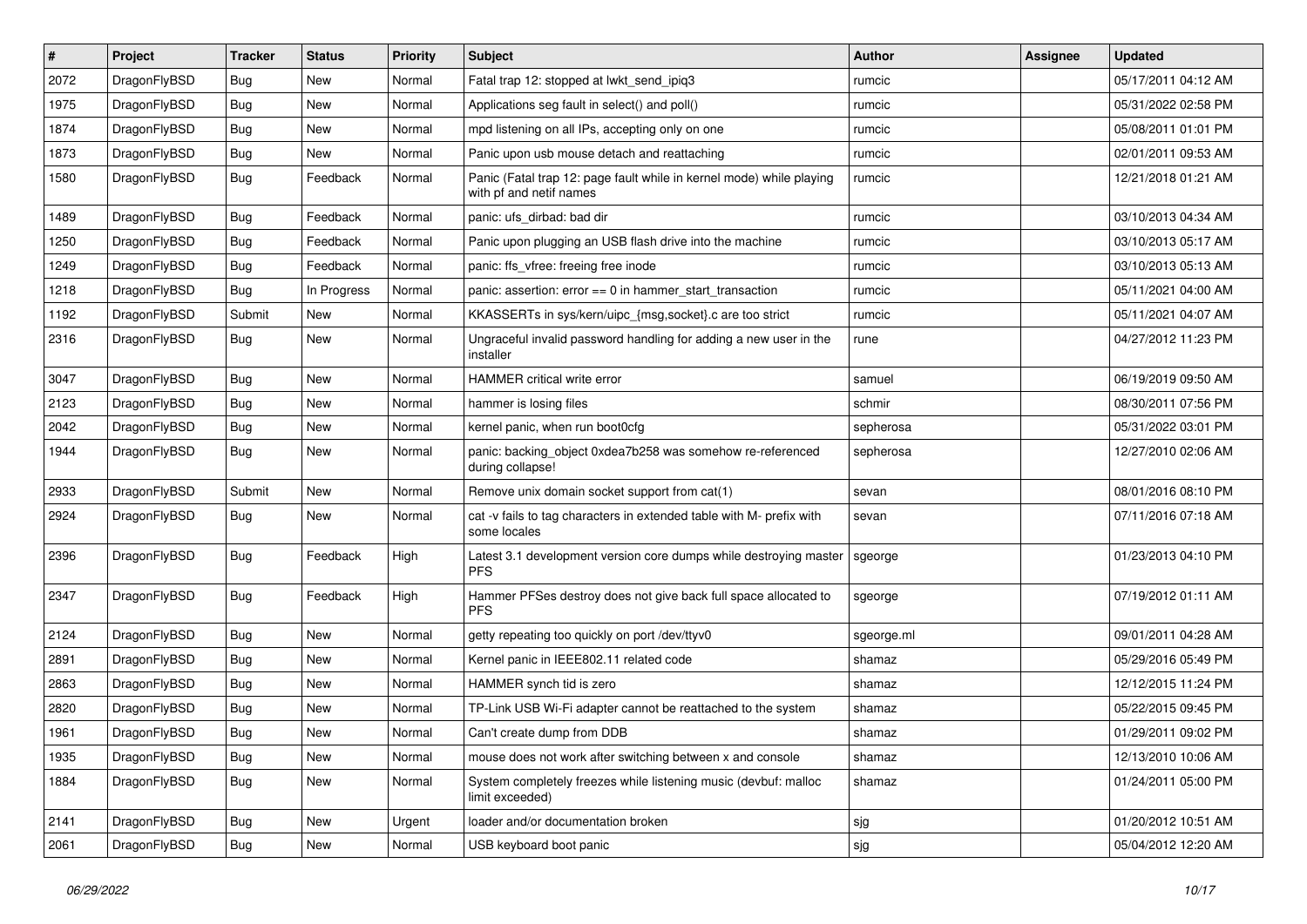| $\sharp$ | Project      | <b>Tracker</b> | <b>Status</b> | <b>Priority</b> | <b>Subject</b>                                                                                           | Author            | Assignee | <b>Updated</b>      |
|----------|--------------|----------------|---------------|-----------------|----------------------------------------------------------------------------------------------------------|-------------------|----------|---------------------|
| 1786     | DragonFlyBSD | <b>Bug</b>     | New           | Normal          | Calling NULL function pointer initiates panic loop                                                       | sjg               |          | 10/11/2010 05:28 PM |
| 2936     | DragonFlyBSD | Bug            | <b>New</b>    | Normal          | loader.efi crashes while loading kernel                                                                  | spaceille         |          | 08/20/2016 06:17 AM |
| 2587     | DragonFlyBSD | <b>Bug</b>     | <b>New</b>    | Normal          | SATA DVD writer not detected by DragonFly                                                                | srussell          |          | 09/04/2020 08:55 AM |
| 2586     | DragonFlyBSD | <b>Bug</b>     | New           | Normal          | pf: "modulate" state seems problematic                                                                   | srussell          |          | 09/25/2013 07:36 PM |
| 2077     | DragonFlyBSD | Bug            | <b>New</b>    | Normal          | USB devices conflicting                                                                                  | srussell          |          | 05/17/2011 05:12 PM |
| 3129     | DragonFlyBSD | <b>Bug</b>     | <b>New</b>    | High            | Kernel panic with 5.2.0 on A2SDi-4C-HLN4F                                                                | stateless         |          | 04/24/2018 12:50 AM |
| 2055     | DragonFlyBSD | <b>Bug</b>     | New           | Normal          | $ssh + IPV6 + bridge \Rightarrow connection freezes$                                                     | steve             |          | 04/24/2011 07:13 PM |
| 2004     | DragonFlyBSD | <b>Bug</b>     | <b>New</b>    | Normal          | LWKT WAIT IPIQ panic                                                                                     | steve             |          | 03/08/2011 05:46 PM |
| 2020     | DragonFlyBSD | <b>Bug</b>     | New           | Low             | Port brcm80211 driver from Linux to DragonFly BSD                                                        | studer            |          | 03/05/2011 10:54 PM |
| 2082     | DragonFlyBSD | Bug            | <b>New</b>    | Normal          | dfbsd 2.10.1 amd64 - mc port build error with 'bmake bin-install'                                        | sun-doctor        |          | 05/25/2011 07:18 PM |
| 2509     | DragonFlyBSD | <b>Bug</b>     | New           | Normal          | Redefinition of DIRBLKSIZ in restore(8)                                                                  | swildner          |          | 06/04/2022 04:40 AM |
| 1913     | DragonFlyBSD | <b>Bug</b>     | <b>New</b>    | Normal          | panic: assertion: ip->flush_state != HAMMER_FST_FLUSH in<br>hammer_flush_inode_core                      | swildner          |          | 11/20/2010 05:27 PM |
| 1907     | DragonFlyBSD | Bug            | New           | Normal          | Hammer crash in hammer_flusher_flush()                                                                   | swildner          |          | 11/11/2010 05:07 AM |
| 243      | DragonFlyBSD | <b>Bug</b>     | Feedback      | Normal          | weird behavior in the shell                                                                              | swildner          |          | 05/31/2022 02:51 PM |
| 3217     | DragonFlyBSD | <b>Bug</b>     | <b>New</b>    | Normal          | rescue tools: make install fails if rescue folder doesn't exist                                          | : dfbsd           |          | 11/27/2019 08:16 PM |
| 2915     | DragonFlyBSD | Bug            | New           | High            | Hammer mirror-copy problem                                                                               | t dfbsd           |          | 08/25/2016 05:28 AM |
| 3135     | DragonFlyBSD | Submit         | New           | Normal          | Add EVFILT_RECV and EVFILT_SEND                                                                          | tautolog          |          | 05/25/2018 09:59 PM |
| 3036     | DragonFlyBSD | <b>Bug</b>     | New           | Normal          | panic in icmp redirect start() ASSERT IN NETISR(0)                                                       | tautolog          |          | 05/11/2017 07:27 PM |
| 2921     | DragonFlyBSD | Submit         | <b>New</b>    | Normal          | Allow moused to accept userland mouse events                                                             | tautolog          |          | 05/11/2021 04:08 AM |
| 3113     | DragonFlyBSD | <b>Bug</b>     | In Progress   | Urgent          | Booting vKernel fails due being out of swap space                                                        | tcullen           |          | 05/11/2021 04:14 AM |
| 2609     | DragonFlyBSD | <b>Bug</b>     | New           | Normal          | master: panic: assertion<br>"LWKT_TOKEN_HELD_ANY(vm_object_token(object))" failed in<br>swp_pager_lookup | thomas.nikolajsen |          | 11/28/2013 11:36 AM |
| 2436     | DragonFlyBSD | Bug            | New           | Normal          | panic: assertion "lp->lwp_qcpu == dd->cpuid" failed in<br>dfly_acquire_curproc                           | thomas.nikolajsen |          | 01/23/2013 11:07 AM |
| 2296     | DragonFlyBSD | Bug            | In Progress   | High            | panic: assertion "m->wire count > 0" failed                                                              | thomas.nikolajsen |          | 08/30/2012 06:09 AM |
| 1984     | DragonFlyBSD | <b>Bug</b>     | <b>New</b>    | Normal          | hammer mount fails after crash - HAMMER: FIFO record bad head<br>signature                               | thomas.nikolajsen |          | 03/08/2011 06:57 PM |
| 285      | DragonFlyBSD | <b>Bug</b>     | Feedback      | Low             | interrupt latency with re without ip address configured                                                  | thomas.nikolajsen |          | 02/20/2014 10:30 AM |
| 2459     | DragonFlyBSD | <b>Bug</b>     | Feedback      | Normal          | apic problems with HP Probook 4510s                                                                      | thowe             |          | 11/27/2021 08:22 AM |
| 3316     | DragonFlyBSD | <b>Bug</b>     | New           | Normal          | hammer2_dirent_create() allows creating >1 dirents with the same<br>name                                 | tkusumi           |          | 06/05/2022 12:35 PM |
| 3312     | DragonFlyBSD | Submit         | New           | Normal          | hammer2: redundant chain modify after chain creation                                                     | tkusumi           |          | 05/15/2022 01:35 PM |
| 3269     | DragonFlyBSD | Bug            | In Progress   | Normal          | Is double-buffer'd buf still required by HAMMER2?                                                        | tkusumi           |          | 05/12/2021 04:09 PM |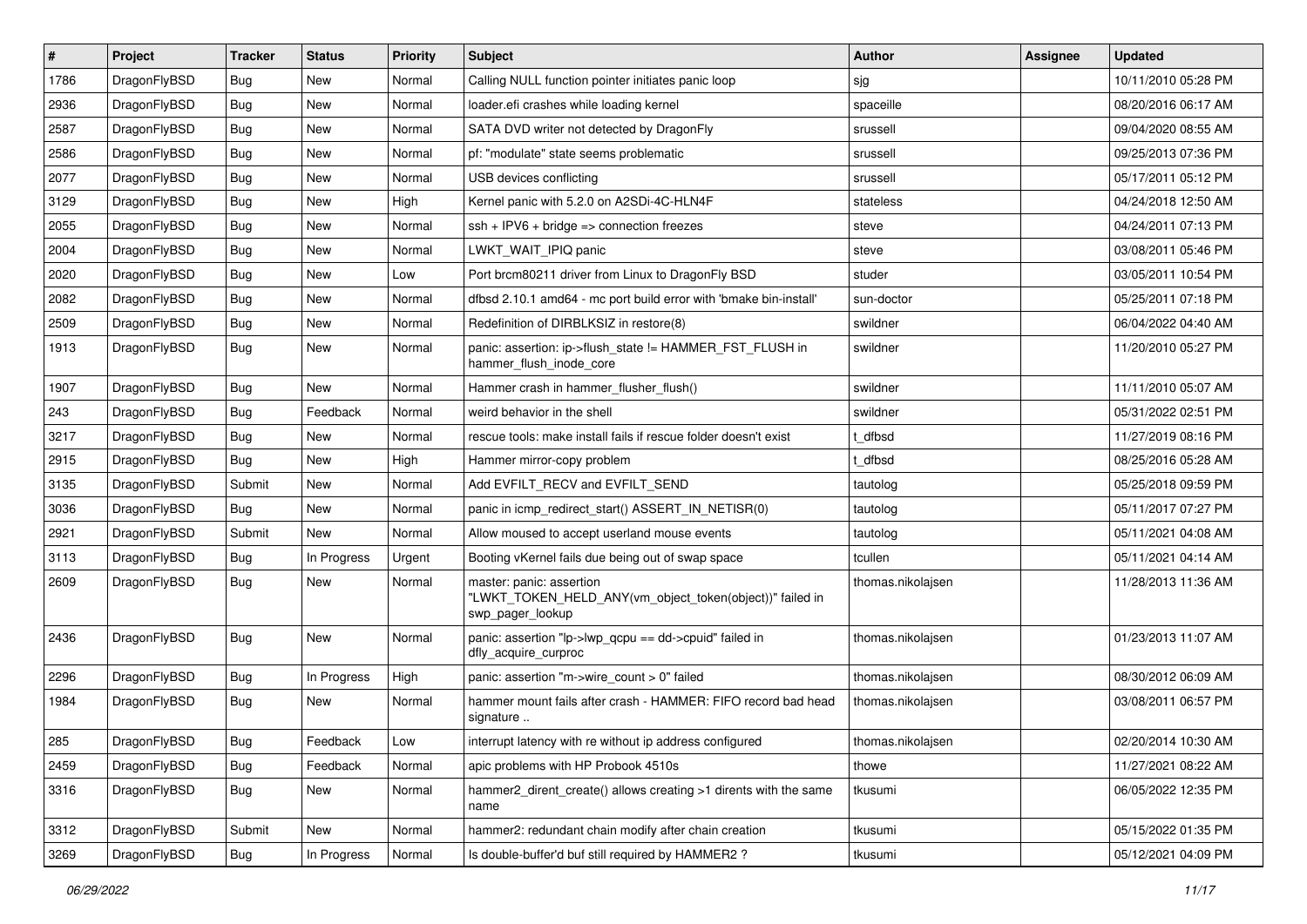| #    | Project      | <b>Tracker</b> | <b>Status</b> | <b>Priority</b> | Subject                                                                                                   | Author         | <b>Assignee</b> | <b>Updated</b>      |
|------|--------------|----------------|---------------|-----------------|-----------------------------------------------------------------------------------------------------------|----------------|-----------------|---------------------|
| 3266 | DragonFlyBSD | Bug            | New           | High            | Filesystems broken due to "KKASSERT(count &<br>TOK_COUNTMASK);"                                           | tkusumi        |                 | 03/15/2021 01:21 PM |
| 3249 | DragonFlyBSD | <b>Bug</b>     | <b>New</b>    | Normal          | HAMMER2 fsync(2) not working properly                                                                     | tkusumi        |                 | 09/21/2020 07:07 AM |
| 3246 | DragonFlyBSD | Bug            | New           | Normal          | HAMMER2 unable to handle ENOSPC properly                                                                  | tkusumi        |                 | 09/04/2020 11:11 AM |
| 3184 | DragonFlyBSD | Bug            | New           | Normal          | tsleep(9) return value when PCATCH specified                                                              | tkusumi        |                 | 04/03/2019 06:49 AM |
| 3142 | DragonFlyBSD | Submit         | New           | Normal          | lib/libdmsg: Unbreak using new API EVP_CIPHER_CTX_new()                                                   | tkusumi        |                 | 07/08/2018 04:18 AM |
| 2857 | DragonFlyBSD | Bug            | <b>New</b>    | Normal          | hammer stalls via bitcoin-qt                                                                              | tkusumi        |                 | 11/30/2015 06:52 AM |
| 2812 | DragonFlyBSD | <b>Bug</b>     | New           | Normal          | Panic on Intel DE3815TYKHE                                                                                | tmorp          |                 | 05/14/2015 03:14 PM |
| 2931 | DragonFlyBSD | Bug            | New           | Low             | 'gdb' of 'vkernel' unable to print backtrace                                                              | tofergus       |                 | 07/26/2016 01:51 PM |
| 2930 | DragonFlyBSD | Bug            | <b>New</b>    | High            | 'objcache' causes panic during 'nfs_readdir'                                                              | tofergus       |                 | 07/26/2016 01:09 PM |
| 2473 | DragonFlyBSD | <b>Bug</b>     | New           | Normal          | Kernel crash when trying to up the wpi0 device (Dfly<br>v3.3.0.758.g47388-DEVELOPMENT)                    | tomaz          |                 | 02/24/2014 08:50 AM |
| 1282 | DragonFlyBSD | <b>Bug</b>     | Feedback      | Normal          | panic (trap 12) when booting SMP kernel on Atom 330 (dual core)                                           | tomaz.borstnar |                 | 05/11/2021 04:00 AM |
| 3252 | DragonFlyBSD | Bug            | New           | Normal          | tcsetattr/tcgetattr set errno incorrectly on non-TTY                                                      | tonyc          |                 | 10/26/2020 09:34 PM |
| 806  | DragonFlyBSD | Bug            | Feedback      | Normal          | boot error on MacBook                                                                                     | tralamazza     |                 | 06/04/2022 05:28 AM |
| 3231 | DragonFlyBSD | <b>Bug</b>     | <b>New</b>    | Normal          | wifi drops on 5.8                                                                                         | tse            |                 | 04/06/2020 05:08 AM |
| 3225 | DragonFlyBSD | Bug            | <b>New</b>    | Normal          | nfsd freeze when using gemu                                                                               | tse            |                 | 03/17/2020 11:52 AM |
| 3208 | DragonFlyBSD | Bug            | <b>New</b>    | Normal          | Crash related to nfsd                                                                                     | tse            |                 | 06/11/2020 05:52 AM |
| 3199 | DragonFlyBSD | <b>Bug</b>     | New           | Normal          | PFS label not found panic                                                                                 | tse            |                 | 08/21/2019 03:51 AM |
| 3197 | DragonFlyBSD | Bug            | <b>New</b>    | Normal          | DragonFly upgrades                                                                                        | tse            |                 | 04/18/2020 04:18 PM |
| 3170 | DragonFlyBSD | <b>Bug</b>     | New           | Normal          | repeatable nfsd crash                                                                                     | tse            |                 | 06/11/2020 05:52 AM |
| 2140 | DragonFlyBSD | Bug            | New           | High            | hammer_io_delallocate panic with 'duplicate entry' message                                                | ttw            |                 | 10/07/2011 12:22 PM |
| 3196 | DragonFlyBSD | <b>Bug</b>     | New           | Normal          | test issue after redmine upgrade (2)                                                                      | tuxillo        |                 | 07/05/2019 04:33 AM |
| 3157 | DragonFlyBSD | <b>Bug</b>     | New           | Normal          | TP-Link UE300 not working in 5.2-RELEASE                                                                  | tuxillo        |                 | 11/15/2018 02:08 PM |
| 2647 | DragonFlyBSD | Bug            | <b>New</b>    | Normal          | HAMMER panic on 3.6.0                                                                                     | tuxillo        |                 | 05/11/2021 03:54 AM |
| 2641 | DragonFlyBSD | Bug            | New           | Normal          | Panic when loading natapci as module                                                                      | tuxillo        |                 | 05/11/2021 03:54 AM |
| 2638 | DragonFlyBSD | <b>Bug</b>     | Feedback      | High            | Fix machdep.pmap_mmu_optimize                                                                             | tuxillo        |                 | 05/11/2021 04:07 AM |
| 2636 | DragonFlyBSD | Bug            | Feedback      | Low             | Add -x flag to iostat (a la solaris)                                                                      | tuxillo        |                 | 05/11/2021 04:07 AM |
| 2631 | DragonFlyBSD | Bug            | In Progress   | Low             | Verify library versioning current with full package build and switch it<br>on (after publishing packages) | tuxillo        |                 | 05/11/2021 04:06 AM |
| 2630 | DragonFlyBSD | <b>Bug</b>     | New           | Normal          | Bring in latest iconv fixes from FreeBSD10 as well as csmapper<br>updates                                 | tuxillo        |                 | 05/11/2021 03:54 AM |
| 2629 | DragonFlyBSD | Bug            | New           | Normal          | Replace gcc44 with llvm34, clang34, and libc++                                                            | tuxillo        |                 | 06/02/2014 02:30 PM |
| 2556 | DragonFlyBSD | Bug            | Feedback      | Normal          | DragonFly v3.5.0.81.gd3479 - Process signal weirdness                                                     | tuxillo        |                 | 12/17/2013 03:48 PM |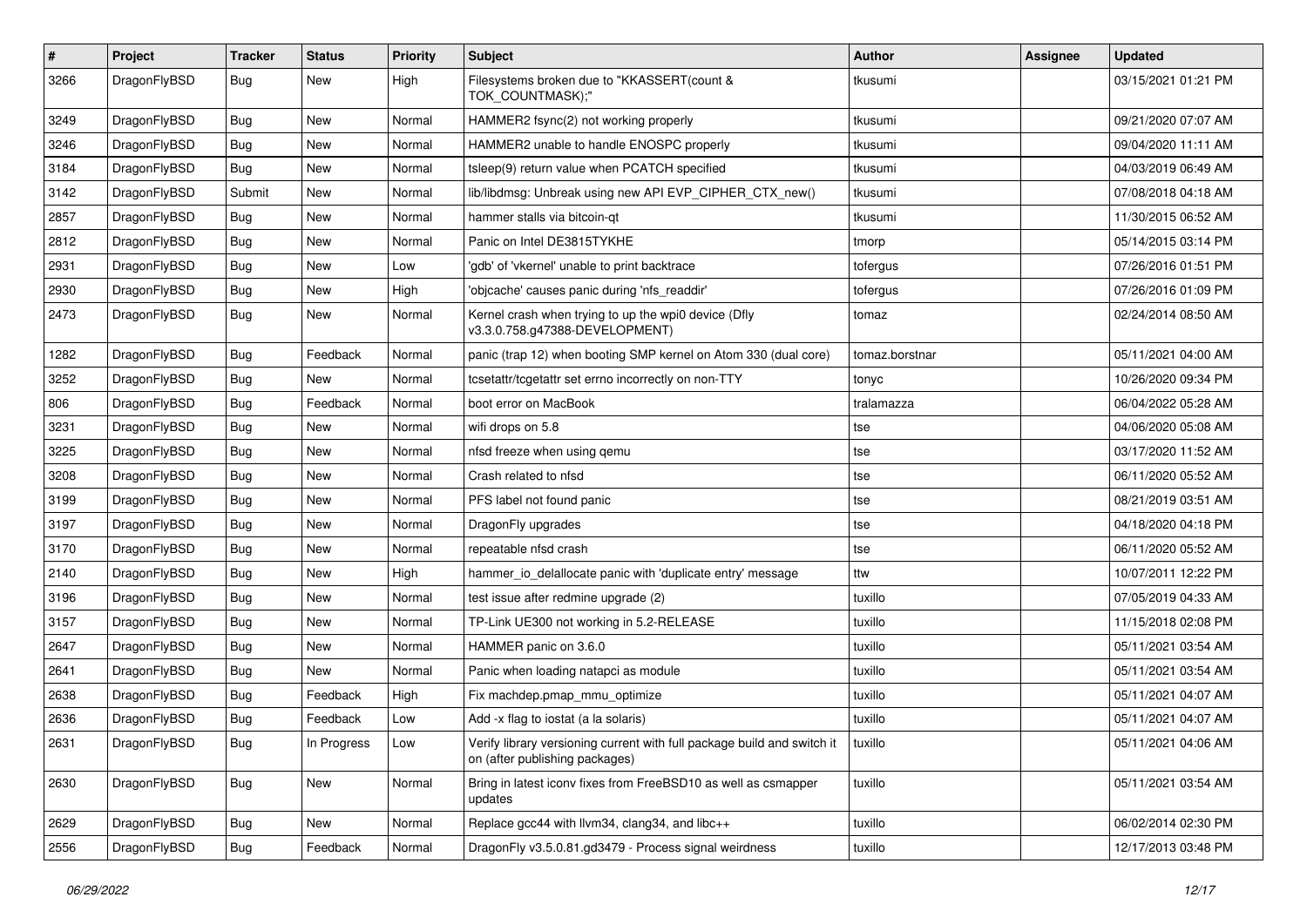| #    | Project      | <b>Tracker</b> | <b>Status</b> | <b>Priority</b> | <b>Subject</b>                                                                               | <b>Author</b> | Assignee | <b>Updated</b>      |
|------|--------------|----------------|---------------|-----------------|----------------------------------------------------------------------------------------------|---------------|----------|---------------------|
| 2498 | DragonFlyBSD | Bug            | New           | Normal          | DFBSD v3.2.2-RELEASE - LIST_FIRST(&bp->b_dep) == NULL"<br>failed in vfs vmio release         | tuxillo       |          | 05/31/2022 04:09 PM |
| 2495 | DragonFlyBSD | Bug            | <b>New</b>    | High            | DFBSD v3.3.0.960.g553fe7 - ocnt != 0" failed in<br>prop_object_release                       | tuxillo       |          | 05/31/2022 04:08 PM |
| 2351 | DragonFlyBSD | Bug            | In Progress   | Normal          | DFBSD v3.1.0.579.g44ccf - Stuck during startup, random freezes                               | tuxillo       |          | 04/24/2012 08:21 AM |
| 2345 | DragonFlyBSD | <b>Bug</b>     | In Progress   | Normal          | DFBSD v3.1.0.457.gd679f - NFS panic on diskless station                                      | tuxillo       |          | 04/07/2012 05:22 PM |
| 2283 | DragonFlyBSD | Bug            | New           | Normal          | DFBSD DragonFly v2.13.0.957.g4f459 - pmap_release: page<br>should already be gone 0xc27120bc | tuxillo       |          | 01/23/2012 03:03 AM |
| 2282 | DragonFlyBSD | Bug            | In Progress   | Normal          | gdb segfaults with certain corefiles                                                         | tuxillo       |          | 01/18/2012 04:40 PM |
| 2224 | DragonFlyBSD | <b>Bug</b>     | <b>New</b>    | Normal          | v2.13.0.291.gaa7ec - Panic on fq while installing world                                      | tuxillo       |          | 11/18/2011 01:40 AM |
| 2171 | DragonFlyBSD | Bug            | New           | Normal          | DFBSD v2.13.0.151.gdc8442 - panic: assertion "(*ptep &<br>$(PG_MANAGED PG_V)) == PG_V"$      | tuxillo       |          | 11/04/2011 05:06 PM |
| 2166 | DragonFlyBSD | Bug            | <b>New</b>    | Normal          | DFBSD v2.13.0.109.g05b9d - Strange lockups                                                   | tuxillo       |          | 10/29/2011 11:20 AM |
| 2129 | DragonFlyBSD | Bug            | New           | Normal          | DFBSD v2.11.0.661.gf9438 i386 - panic: lockmgr thrd sleep                                    | tuxillo       |          | 09/05/2011 09:49 AM |
| 2084 | DragonFlyBSD | <b>Bug</b>     | <b>New</b>    | Normal          | DFBSD v2.11.0.242.g4d317 - panic: zone: entry not free                                       | tuxillo       |          | 07/03/2012 01:23 AM |
| 2078 | DragonFlyBSD | Bug            | New           | Normal          | DFBSD i386 v2.11.0.201.g3ed2f - Panic during installworld into a<br>vn0 device               | tuxillo       |          | 05/19/2011 07:50 PM |
| 1959 | DragonFlyBSD | Bug            | <b>New</b>    | Normal          | DFBSD v2.9.1.422.gc98f2 - Panic during boot - IPv6 and PF                                    | tuxillo       |          | 01/13/2011 03:37 AM |
| 1867 | DragonFlyBSD | Bug            | <b>New</b>    | Normal          | it(4) motherboard and fan problems                                                           | tuxillo       |          | 07/08/2011 10:48 AM |
| 1332 | DragonFlyBSD | Bug            | Feedback      | Normal          | DFBSD 2.2 - Booting usbcdrom/usbsticks on thinkpad hangs on<br>"BTX Halted"                  | tuxillo       |          | 05/11/2021 04:00 AM |
| 2490 | DragonFlyBSD | <b>Bug</b>     | New           | Normal          | nmalloc should color addresses to avoid cache bank conflictsw                                | vsrinivas     |          | 06/10/2014 05:51 AM |
| 2489 | DragonFlyBSD | Bug            | <b>New</b>    | Normal          | nmalloc doesn't cache VA for allocations > 8KB                                               | vsrinivas     |          | 06/10/2014 05:51 AM |
| 2360 | DragonFlyBSD | Bug            | In Progress   | Normal          | Wishlist: virtio driver import                                                               | vsrinivas     |          | 06/04/2022 04:16 AM |
| 2154 | DragonFlyBSD | <b>Bug</b>     | <b>New</b>    | Normal          | vkernel copyout() doesn't return EFAULT on error                                             | vsrinivas     |          | 10/20/2011 03:53 AM |
| 2136 | DragonFlyBSD | Bug            | <b>New</b>    | Normal          | socketpair() doesn't free file descriptors on copyout failure                                | vsrinivas     |          | 04/05/2013 09:13 AM |
| 2085 | DragonFlyBSD | <b>Bug</b>     | <b>New</b>    | Normal          | panic: assertion: (m->flags & PG_MAPPED) == 0 in<br>vm_page_free_toq                         | vsrinivas     |          | 06/10/2011 07:48 AM |
| 2081 | DragonFlyBSD | Bug            | Feedback      | Normal          | Panic on device "detach" / "failure"                                                         | vsrinivas     |          | 02/29/2012 07:11 AM |
| 2071 | DragonFlyBSD | Bug            | New           | High            | Panic on assertion: (int)(flg->seq - seq) > 0 in hammer_flusher_flush<br>after inode error   | vsrinivas     |          | 06/12/2011 07:59 AM |
| 1861 | DragonFlyBSD | Bug            | New           | Normal          | panic via kprintf (lockmgr called in a hard section)                                         | vsrinivas     |          | 10/11/2010 12:56 AM |
| 1749 | DragonFlyBSD | <b>Bug</b>     | In Progress   | Normal          | HAMMER fsstress panic in hammer_flush_inode_core<br>'ip->flush_state != HAMMER_FST_FLUSH'    | vsrinivas     |          | 05/11/2021 04:06 AM |
| 1744 | DragonFlyBSD | <b>Bug</b>     | In Progress   | Normal          | HAMMER fsstress panic in hammer_setup_child_callback                                         | vsrinivas     |          | 05/11/2021 04:05 AM |
| 1661 | DragonFlyBSD | <b>Bug</b>     | In Progress   | Normal          | panic on password entry mount smb filesystem                                                 | vsrinivas     |          | 11/27/2021 08:29 AM |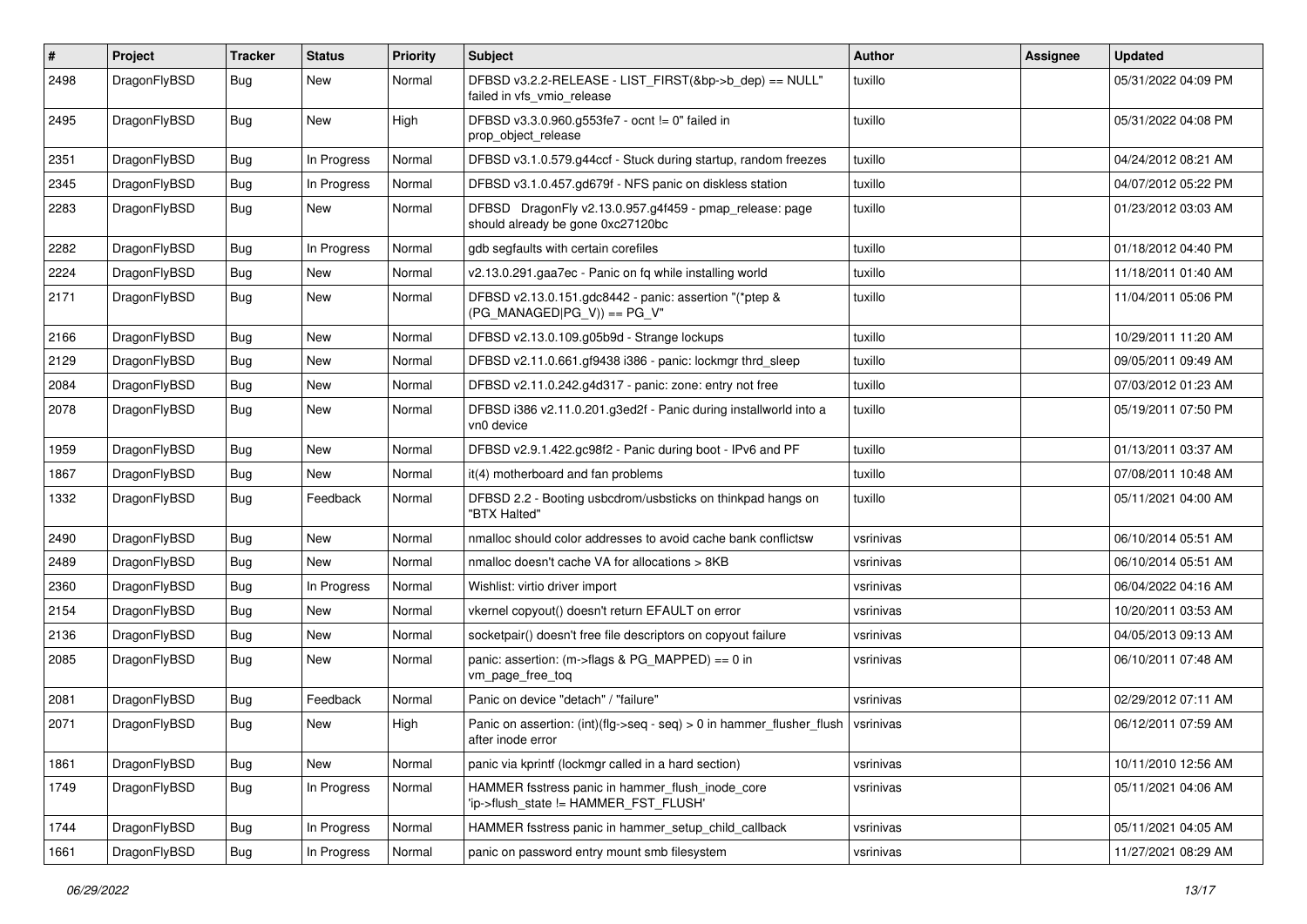| $\sharp$ | Project      | <b>Tracker</b> | <b>Status</b> | <b>Priority</b> | <b>Subject</b>                                                                            | <b>Author</b>    | Assignee | <b>Updated</b>      |
|----------|--------------|----------------|---------------|-----------------|-------------------------------------------------------------------------------------------|------------------|----------|---------------------|
| 1185     | DragonFlyBSD | <b>Bug</b>     | New           | High            | need a tool to merge changes into /etc                                                    | wa1ter           |          | 02/18/2014 06:02 AM |
| 3124     | DragonFlyBSD | Bug            | New           | High            | DragonFlyBSD 5.0.2 with Hammer2 with UEFI install doesn't boot                            | wiesl            |          | 06/18/2019 05:07 AM |
| 2886     | DragonFlyBSD | <b>Bug</b>     | New           | Normal          | dragonfly mail agent: sending a testmail causes high system load                          | worf             |          | 02/05/2016 05:53 AM |
| 2287     | DragonFlyBSD | <b>Bug</b>     | <b>New</b>    | Normal          | HAMMER(ROOT) Illegal UNDO TAIL signature at<br>300000001967c000                           | y0n3t4n1         |          | 11/07/2018 01:22 AM |
| 2840     | DragonFlyBSD | Bug            | New           | Normal          | wrong voltage is reported                                                                 | yellowrabbit2010 |          | 09/11/2015 06:09 PM |
| 2797     | DragonFlyBSD | <b>Bug</b>     | In Progress   | Low             | vkernels with & without machdep.pmap_mmu_optimize                                         | vellowrabbit2010 |          | 11/27/2021 08:06 AM |
| 604      | DragonFlyBSD | <b>Bug</b>     | In Progress   | Normal          | 1.8.1-RELEASE - clock runs fast on mainboard ASUS P5A-B                                   | yeti             |          | 05/11/2021 03:55 AM |
| 2324     | DragonFlyBSD | <b>Bug</b>     | New           | Normal          | natacotrol support > 2TB not working even after the ftigeot patch                         | zenny            |          | 03/03/2012 01:00 AM |
| 3224     | DragonFlyBSD | Bug            | <b>New</b>    | Normal          | Kernel panic when trying to ping6                                                         | zhtw             |          | 03/08/2020 08:55 AM |
| 1920     | DragonFlyBSD | <b>Bug</b>     | <b>New</b>    | High            | system hangs                                                                              | zhtw             |          | 11/22/2010 08:59 AM |
| 1538     | DragonFlyBSD | <b>Bug</b>     | New           | Low             | mountroot should probe file systems                                                       | corecode         | alexh    | 11/24/2010 06:35 PM |
| 1430     | DragonFlyBSD | <b>Bug</b>     | <b>New</b>    | Normal          | Buggy w(1)?                                                                               | hasso            | alexh    | 11/24/2010 08:09 AM |
| 2353     | DragonFlyBSD | <b>Bug</b>     | In Progress   | Normal          | panic: assertion "gd->gd_spinlocks_wr == 0" failed in<br>bsd4_schedulerclock              | jaydg            | alexh    | 11/28/2012 01:57 AM |
| 2100     | DragonFlyBSD | Bug            | Feedback      | Normal          | devfs related panic                                                                       | sepherosa        | alexh    | 07/10/2011 02:29 PM |
| 1127     | DragonFlyBSD | <b>Bug</b>     | Feedback      | Low             | cdrom drive not detected                                                                  | tgr              | corecode | 01/15/2015 08:55 AM |
| 3154     | DragonFlyBSD | Submit         | New           | Normal          | Update serial handling in bootloader                                                      | ddegroot         | dillon   | 11/06/2018 11:21 PM |
| 1831     | DragonFlyBSD | <b>Bug</b>     | Feedback      | High            | HAMMER "malloc limit exceeded" panic                                                      | eocallaghan      | dillon   | 06/04/2022 04:38 AM |
| 2819     | DragonFlyBSD | <b>Bug</b>     | In Progress   | Normal          | Random micro system freezes after a week of uptime                                        | ftigeot          | dillon   | 08/16/2015 08:46 PM |
| 2037     | DragonFlyBSD | <b>Bug</b>     | Feedback      | Normal          | Panic Bad link elm while building packages                                                | ftigeot          | dillon   | 04/21/2011 07:20 AM |
| 1411     | DragonFlyBSD | <b>Bug</b>     | Feedback      | Normal          | Burning doesn't work with ahci(4)                                                         | hasso            | dillon   | 05/11/2021 04:00 AM |
| 2092     | DragonFlyBSD | Bug            | New           | Normal          | Panic: Bad link elm 0x next->prev != elm                                                  | masterblaster    | dillon   | 12/04/2011 12:49 PM |
| 2870     | DragonFlyBSD | <b>Bug</b>     | New           | High            | Broken text and icons when glamor acceleration is used                                    | 375gnu           | ftigeot  | 01/31/2016 12:13 AM |
| 3031     | DragonFlyBSD | Submit         | In Progress   | Normal          | Update drm/radeon to Linux 4.7.10 as much as possible                                     | davshao          | ftigeot  | 08/19/2021 12:33 PM |
| 1593     | DragonFlyBSD | <b>Bug</b>     | Feedback      | Normal          | panic: assertion: ccb == ap->ap_err_ccb in ahci_put_err_ccb                               | ftigeot          | ftigeot  | 05/15/2022 05:09 AM |
| 1946     | DragonFlyBSD | <b>Bug</b>     | <b>New</b>    | Normal          | ieee80211 panic                                                                           | pavalos          | josepht  | 01/27/2011 06:00 PM |
| 1964     | DragonFlyBSD | <b>Bug</b>     | New           | Normal          | iwn (panic assertion : wlan assert serialized)                                            | sjmm.ptr         | josepht  | 02/01/2011 12:57 PM |
| 385      | DragonFlyBSD | <b>Bug</b>     | Feedback      | Low             | Mail archive address removal                                                              | justin           | justin   | 03/09/2013 11:24 AM |
| 1969     | DragonFlyBSD | <b>Bug</b>     | New           | Normal          | pf-related network problem                                                                | pavalos          | lentferj | 02/01/2011 06:57 PM |
| 679      | DragonFlyBSD | <b>Bug</b>     | New           | Low             | Netgraph backward compatibility for old *LEN constants                                    | nant             | nant     | 02/18/2014 05:45 AM |
| 2549     | DragonFlyBSD | <b>Bug</b>     | In Progress   | Normal          | netgraph7: Kernel page fault.                                                             | russiane39       | nant     | 05/10/2013 11:20 PM |
| 2746     | DragonFlyBSD | Bug            | New           | Normal          | some fraction of xterms started from the xmonad window manager<br>get killed with SIGALRM | isenmann         | profmakx | 12/28/2014 02:51 AM |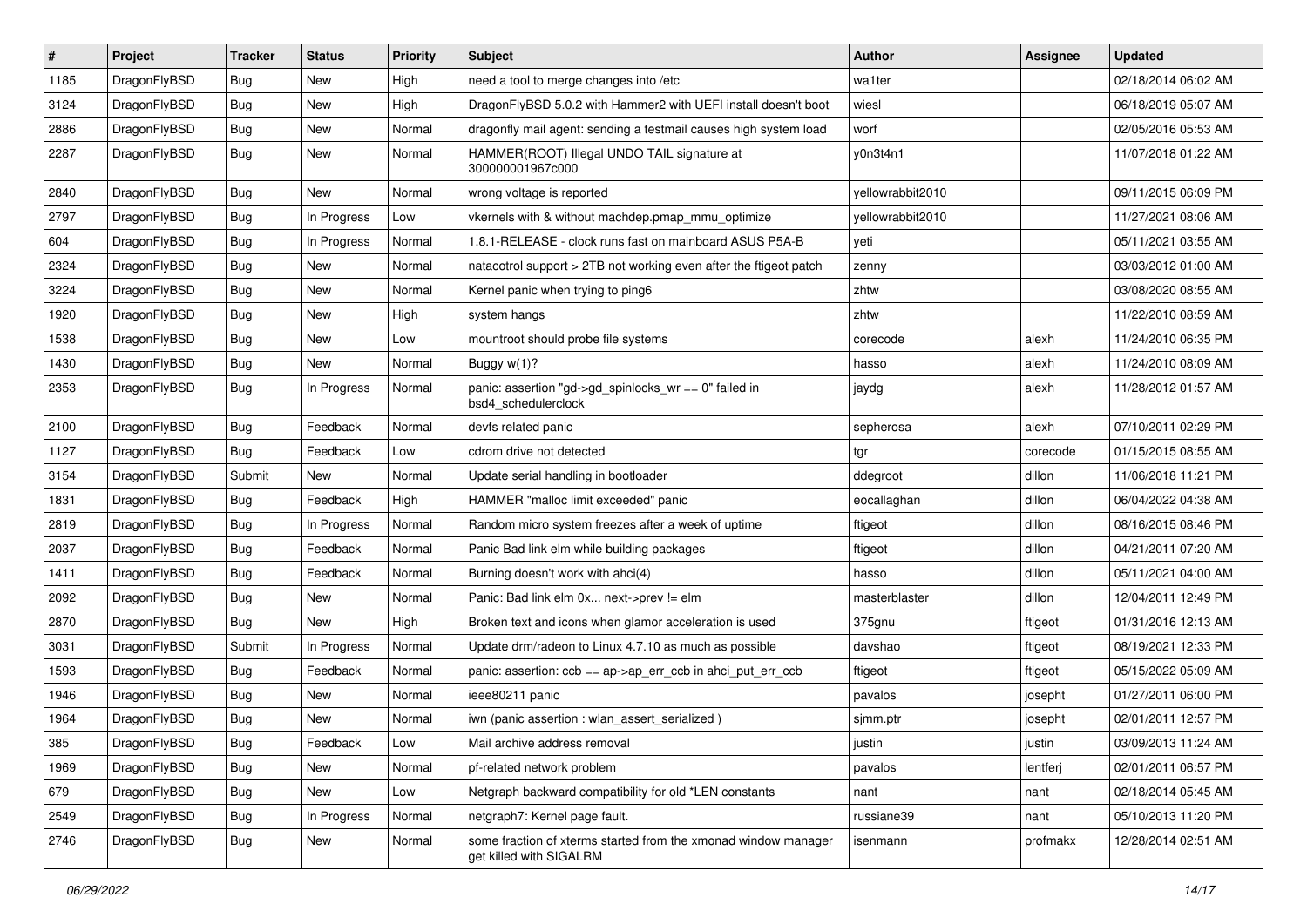| #    | Project      | <b>Tracker</b> | <b>Status</b> | <b>Priority</b> | Subject                                                                                                                                                  | Author           | Assignee  | <b>Updated</b>      |
|------|--------------|----------------|---------------|-----------------|----------------------------------------------------------------------------------------------------------------------------------------------------------|------------------|-----------|---------------------|
| 2822 | DragonFlyBSD | Bug            | New           | Normal          | USB 3.0 stick throws "reading primary partition table: error<br>accessing offset 000[] for 152" error, while the stick works on any<br>other OS I tested | revuwa           | profmakx  | 06/29/2015 05:56 AM |
| 600  | DragonFlyBSD | <b>Bug</b>     | New           | Low             | /sys/libkern/karc4random                                                                                                                                 | robin carey5     | profmakx  | 01/19/2015 03:07 AM |
| 2825 | DragonFlyBSD | <b>Bug</b>     | <b>New</b>    | High            | 3x dhclient = hanging system (objcache exhausted)                                                                                                        | jaccovonb        | sepherosa | 05/11/2021 03:55 AM |
| 168  | DragonFlyBSD | <b>Bug</b>     | In Progress   | Normal          | Livelocked limit engaged while trying to setup IPW wireless                                                                                              | mschacht         | sepherosa | 05/11/2021 04:05 AM |
| 1532 | DragonFlyBSD | Bug            | New           | Low             | jemalloc doesn't work on DragonFly                                                                                                                       | hasso            | sjg       | 08/02/2011 01:14 AM |
| 1769 | DragonFlyBSD | <b>Bug</b>     | New           | Normal          | panic: assertion: _tp->tt_msg->tt_cpuid == mycpuid in<br>tcp_callout_active                                                                              | pavalos          | sjg       | 05/15/2022 11:07 AM |
| 1302 | DragonFlyBSD | <b>Bug</b>     | In Progress   | Normal          | Checkpoint regression?                                                                                                                                   | sjg              | sjg       | 07/10/2013 05:22 PM |
| 1714 | DragonFlyBSD | Bug            | New           | Low             | hwpmc                                                                                                                                                    | alexh            | swildner  | 08/18/2012 02:03 PM |
| 2265 | DragonFlyBSD | Bug            | New           | Normal          | mbsrtowcs does not properly handle invalid mbstate_t in ps                                                                                               | c.turner1        | swildner  | 01/10/2012 07:56 PM |
| 341  | DragonFlyBSD | <b>Bug</b>     | New           | Normal          | Vinum erroneously repors devices as busy                                                                                                                 | corecode         | swildner  | 01/21/2012 04:50 AM |
| 2252 | DragonFlyBSD | <b>Bug</b>     | New           | Low             | snd hda not useable if loaded via /boot/loader.conf                                                                                                      | xbit             | swildner  | 12/14/2011 12:23 AM |
| 2585 | DragonFlyBSD | Bug            | New           | Normal          | Dfly 3.4.3 on ESXi 5.1, HP Smart Array P410 passthrough<br>recognised, but not functioning                                                               | yggdrasil        | swildner  | 05/09/2022 08:14 AM |
| 2438 | DragonFlyBSD | Submit         | Feedback      | Normal          | <b>TRIM</b> fixes                                                                                                                                        | Anonymous        | tuxillo   | 05/11/2021 03:45 AM |
| 1397 | DragonFlyBSD | Bug            | Feedback      | Normal          | jobs -I output inconsistency when called from script                                                                                                     | Anonymous        | tuxillo   | 05/15/2022 05:07 AM |
| 1390 | DragonFlyBSD | <b>Bug</b>     | In Progress   | Normal          | Use id_t type for {get,set}priority()                                                                                                                    | Anonymous        | tuxillo   | 07/05/2019 02:18 AM |
| 1700 | DragonFlyBSD | Submit         | In Progress   | Normal          | skip boot2 menu on <enter></enter>                                                                                                                       | Johannes.Hofmann | tuxillo   | 05/15/2022 08:35 AM |
| 1921 | DragonFlyBSD | Bug            | In Progress   | Normal          | we miss mlockall                                                                                                                                         | alexh            | tuxillo   | 06/18/2022 04:08 AM |
| 1587 | DragonFlyBSD | <b>Bug</b>     | Feedback      | Normal          | can't gdb across fork                                                                                                                                    | corecode         | tuxillo   | 05/11/2021 03:54 AM |
| 1584 | DragonFlyBSD | Bug            | In Progress   | Normal          | can't use ssh from jail: debug1: read_passphrase: can't open<br>/dev/tty: Device busy                                                                    | corecode         | tuxillo   | 05/11/2021 03:53 AM |
| 1583 | DragonFlyBSD | Bug            | In Progress   | Normal          | panic: assertion: cursor->trans->sync_lock_refs > 0 in<br>hammer_recover_cursor                                                                          | corecode         | tuxillo   | 05/11/2021 03:53 AM |
| 1556 | DragonFlyBSD | <b>Bug</b>     | New           | Normal          | many processes stuck in "hmrrcm", system unusable                                                                                                        | corecode         | tuxillo   | 05/11/2021 03:52 AM |
| 1547 | DragonFlyBSD | Bug            | In Progress   | Normal          | disklabel64 automatic sizing                                                                                                                             | corecode         | tuxillo   | 05/11/2021 03:52 AM |
| 1528 | DragonFlyBSD | <b>Bug</b>     | In Progress   | Normal          | ktrace does not show proper return values for pipe(2)                                                                                                    | corecode         | tuxillo   | 05/11/2021 03:52 AM |
| 1475 | DragonFlyBSD | Bug            | In Progress   | Normal          | kernel blocks with low memory and syscons setting a high res mode<br>scrollback                                                                          | corecode         | tuxillo   | 05/11/2021 03:52 AM |
| 1474 | DragonFlyBSD | Bug            | New           | Normal          | ithread 1 unexpectedly rescheduled                                                                                                                       | corecode         | tuxillo   | 05/11/2021 03:52 AM |
| 1469 | DragonFlyBSD | Bug            | In Progress   | Normal          | Hammer history security concern                                                                                                                          | corecode         | tuxillo   | 05/11/2021 03:52 AM |
| 1442 | DragonFlyBSD | Bug            | New           | Normal          | blocking SIGSEGV and triggering a segment violation produces an<br>all CPU consuming process                                                             | corecode         | tuxillo   | 05/11/2021 03:52 AM |
| 1440 | DragonFlyBSD | <b>Bug</b>     | New           | Normal          | ptrace/gdb doesn't work after process blocks SIGTRAP                                                                                                     | corecode         | tuxillo   | 05/11/2021 03:52 AM |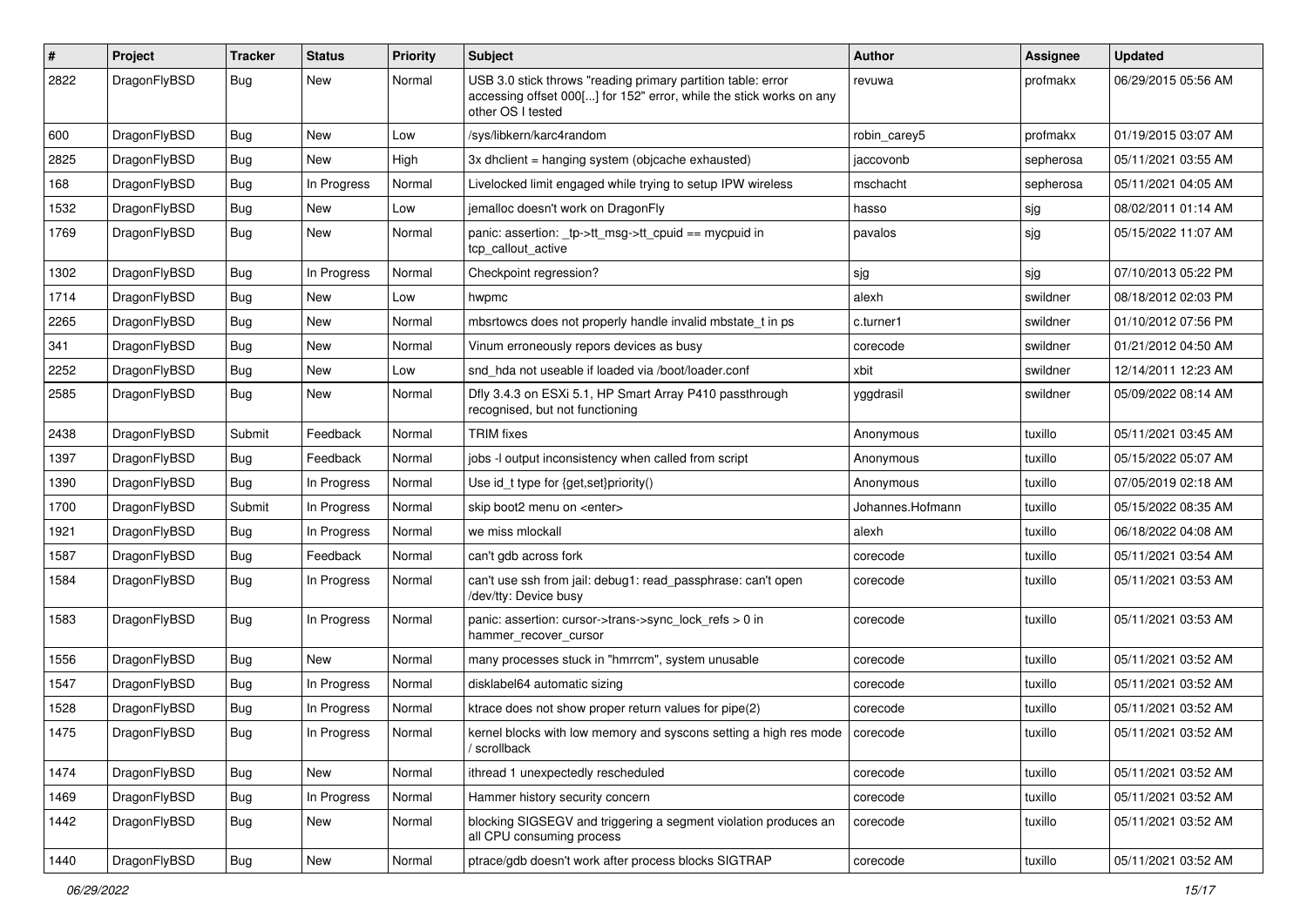| $\pmb{\#}$ | Project      | <b>Tracker</b> | <b>Status</b> | <b>Priority</b> | Subject                                                                                    | <b>Author</b>  | <b>Assignee</b> | <b>Updated</b>      |
|------------|--------------|----------------|---------------|-----------------|--------------------------------------------------------------------------------------------|----------------|-----------------|---------------------|
| 1287       | DragonFlyBSD | Bug            | Feedback      | Normal          | altq configuration doesn't work                                                            | corecode       | tuxillo         | 05/11/2021 03:51 AM |
| 1198       | DragonFlyBSD | Bug            | <b>New</b>    | High            | DDB loops panic in db_read_bytes                                                           | corecode       | tuxillo         | 05/11/2021 03:51 AM |
| 1030       | DragonFlyBSD | Bug            | In Progress   | Normal          | msdosfs umount panic                                                                       | corecode       | tuxillo         | 05/11/2021 03:51 AM |
| 911        | DragonFlyBSD | Bug            | Feedback      | Normal          | kldload/kernel linker can exceed malloc reserve and panic system                           | corecode       | tuxillo         | 05/11/2021 03:51 AM |
| 901        | DragonFlyBSD | Bug            | Feedback      | Normal          | route show needs to get data from all cpus                                                 | corecode       | tuxillo         | 05/11/2021 03:50 AM |
| 847        | DragonFlyBSD | Bug            | Feedback      | Normal          | processes getting stuck on mount point                                                     | corecode       | tuxillo         | 05/11/2021 03:50 AM |
| 781        | DragonFlyBSD | Bug            | In Progress   | Normal          | fdisk uses wrong geometry on usb flash drives                                              | corecode       | tuxillo         | 05/11/2021 03:50 AM |
| 742        | DragonFlyBSD | Bug            | In Progress   | Normal          | umount problems with multiple mounts                                                       | corecode       | tuxillo         | 06/25/2022 04:02 AM |
| 731        | DragonFlyBSD | Bug            | <b>New</b>    | Normal          | system freeze on "slice too large"                                                         | corecode       | tuxillo         | 06/25/2022 04:01 AM |
| 3145       | DragonFlyBSD | Submit         | In Progress   | Normal          | Update libelf to FreeBSD 12 current and build as base library usable<br>by ports           | davshao        | tuxillo         | 08/20/2021 03:58 PM |
| 2721       | DragonFlyBSD | Submit         | Feedback      | Low             | Some few zalloc calls to objcache ones replacements                                        | dclink         | tuxillo         | 05/11/2021 04:08 AM |
| 2717       | DragonFlyBSD | Submit         | Feedback      | Normal          | Out of range numeric handling                                                              | dclink         | tuxillo         | 05/11/2021 04:08 AM |
| 2416       | DragonFlyBSD | Bug            | New           | Normal          | ".' entry can be removed on mounted nfs filesystem                                         | ftigeot        | tuxillo         | 06/03/2014 04:40 AM |
| 1428       | DragonFlyBSD | Bug            | Feedback      | Low             | POSIX.1e implementation is too old                                                         | hasso          | tuxillo         | 05/11/2021 04:00 AM |
| 3028       | DragonFlyBSD | Bug            | In Progress   | Normal          | installer: confusion of set/get disk encryption passphrase dialogs                         | liweitianux    | tuxillo         | 06/03/2022 05:13 PM |
| 1293       | DragonFlyBSD | Bug            | <b>New</b>    | Normal          | 2.2.1-REL Installer Request                                                                | mk             | tuxillo         | 05/11/2021 04:00 AM |
| 2496       | DragonFlyBSD | Bug            | New           | Normal          | NTFS malloc limit exceeded                                                                 | plasmob        | tuxillo         | 02/19/2013 08:47 AM |
| 1876       | DragonFlyBSD | Bug            | New           | Normal          | devfs in jail + logging out from console(ttyv1+) -> panic                                  | qhwt.dfly      | tuxillo         | 05/31/2022 03:24 PM |
| 998        | DragonFlyBSD | Bug            | In Progress   | Normal          | Unconfiguring a vn while it is mounted                                                     | rumcic         | tuxillo         | 05/11/2021 04:00 AM |
| 3160       | DragonFlyBSD | Submit         | In Progress   | Normal          | State the implementation difference in pkill/pgrep manual                                  | sevan          | tuxillo         | 06/03/2022 05:15 PM |
| 3205       | DragonFlyBSD | Bug            | Feedback      | High            | Go compiler net test failing                                                               | t dfbsd        | tuxillo         | 05/10/2021 02:45 AM |
| 1579       | DragonFlyBSD | Bug            | Feedback      | Normal          | dfly 2.4.1 does not like HP DL360G4p and Smart Array 6400 with<br>MSA <sub>20</sub>        | tomaz.borstnar | tuxillo         | 06/02/2014 02:44 PM |
| 3314       | DragonFlyBSD | <b>Bug</b>     | <b>New</b>    | Normal          | Bring virtio_console(4) from FreeBSD                                                       | tuxillo        | tuxillo         | 05/29/2022 08:24 AM |
| 3295       | DragonFlyBSD | Bug            | In Progress   | Normal          | Adapt devel/libvirt for nvmm                                                               | tuxillo        | tuxillo         | 11/03/2021 04:56 PM |
| 2358       | DragonFlyBSD | Bug            | In Progress   | Normal          | DFBSD v3.0.2.32.g928ca - panic: hammer: insufficient undo FIFO<br>space!                   | tuxillo        | tuxillo         | 05/10/2021 02:50 AM |
| 1819       | DragonFlyBSD | Bug            | In Progress   | Low             | truss - Major revamping task list                                                          | tuxillo        | tuxillo         | 11/27/2021 08:45 AM |
| 3318       | DragonFlyBSD | Bug            | In Progress   | Normal          | Segmenation fault when a process resumed with checkpt exits                                | zabolekar      | tuxillo         | 06/18/2022 08:24 AM |
| 3089       | DragonFlyBSD | Bug            | In Progress   | Normal          | vtnet(4) - disable TCP checksum offload by default                                         | jlane          | vadaszi         | 05/11/2021 04:14 AM |
| 2391       | DragonFlyBSD | <b>Bug</b>     | In Progress   | Normal          | System lock with ahci and acpi enabled on ATI RS690 chipset with<br>SMB600 sata controller | jorisgio       | vadaszi         | 06/03/2015 03:51 PM |
| 2828       | DragonFlyBSD | <b>Bug</b>     | New           | High            | On AMD APUs and Bulldozer CPUs, the machdep.cpu idle hlt<br>sysctl should be 3 by default  | vadaszi        | vadaszi         | 05/11/2021 04:07 AM |